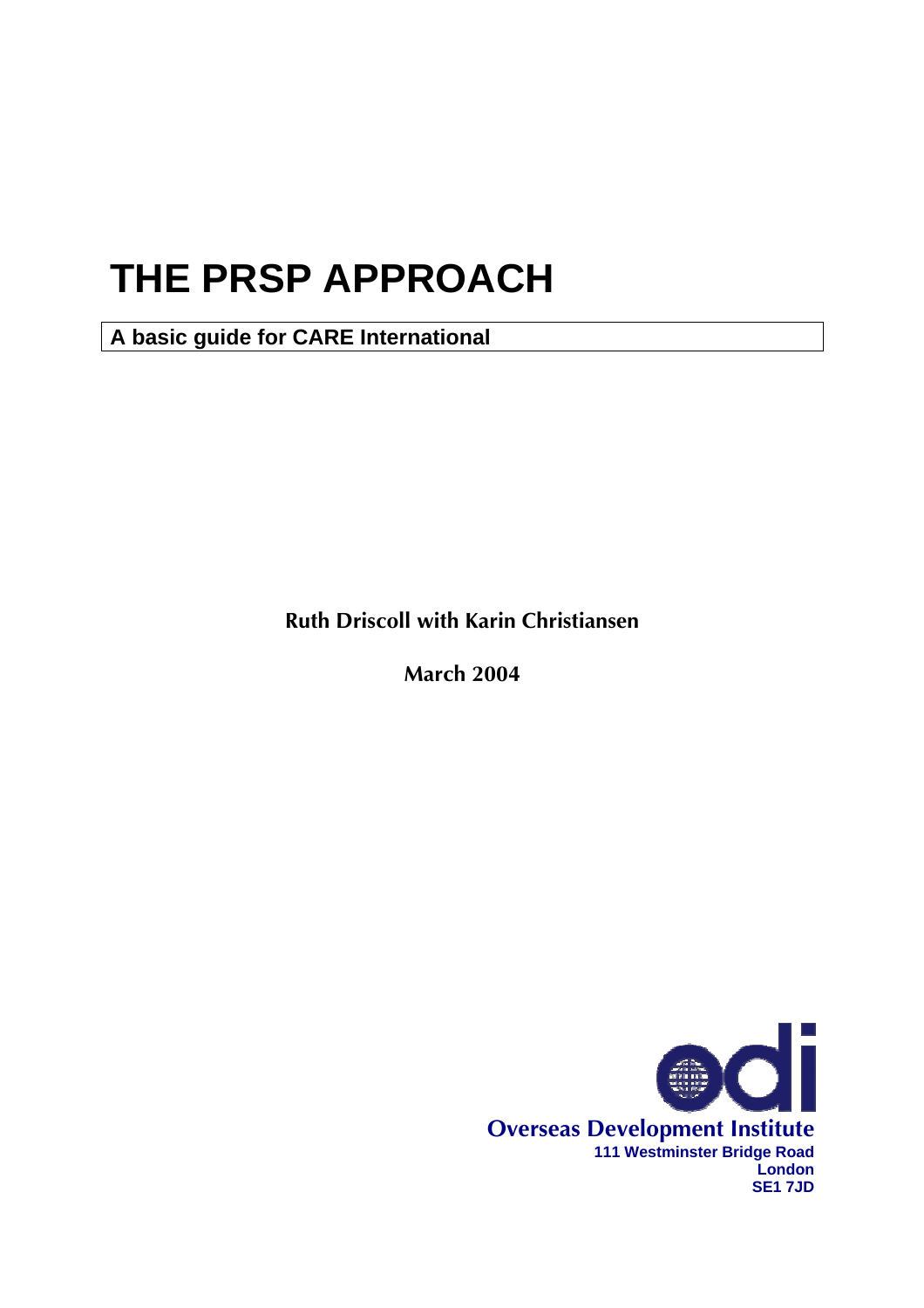# **Contents**

| 1. |                                                                                   |  |  |
|----|-----------------------------------------------------------------------------------|--|--|
|    |                                                                                   |  |  |
|    |                                                                                   |  |  |
| 2. |                                                                                   |  |  |
|    |                                                                                   |  |  |
|    |                                                                                   |  |  |
|    |                                                                                   |  |  |
|    |                                                                                   |  |  |
| 3. |                                                                                   |  |  |
|    |                                                                                   |  |  |
|    |                                                                                   |  |  |
|    |                                                                                   |  |  |
|    |                                                                                   |  |  |
| 4. |                                                                                   |  |  |
|    |                                                                                   |  |  |
|    |                                                                                   |  |  |
|    |                                                                                   |  |  |
|    |                                                                                   |  |  |
|    | Are PRSPs being overwhelmed by the institutional problems they seek to address?16 |  |  |
|    |                                                                                   |  |  |
|    |                                                                                   |  |  |
|    | Are donors providing the quality of aid needed to resource PRSPs?  18             |  |  |
|    |                                                                                   |  |  |
|    |                                                                                   |  |  |
|    |                                                                                   |  |  |

On the recommendation of the CARE International Programme Working Group, CARE USA and UK recently commissioned a study of CARE's engagement with Poverty Reduction Strategy Paper (PRSP) processes.

This study aims to provide guidance to CARE country offices and members in how to most appropriately engage in PRSP processes, related policy engagement, and resulting funding opportunities, so as to most effectively contribute to poverty reduction based on lessons learnt and CARE's specific potential.

The work has been conducted in three stages: First, a basic guide was produced for CARE into the PRS approach in both its technical and political dimensions. Second, an overview paper was produced on experiences of civil society participation in PRS processes, including key challenges for international NGOs. As the final phase of the work, a report and accompanying training and guidance materials have been produced to map how CARE is currently engaging with PRS processes and help enhance future engagement.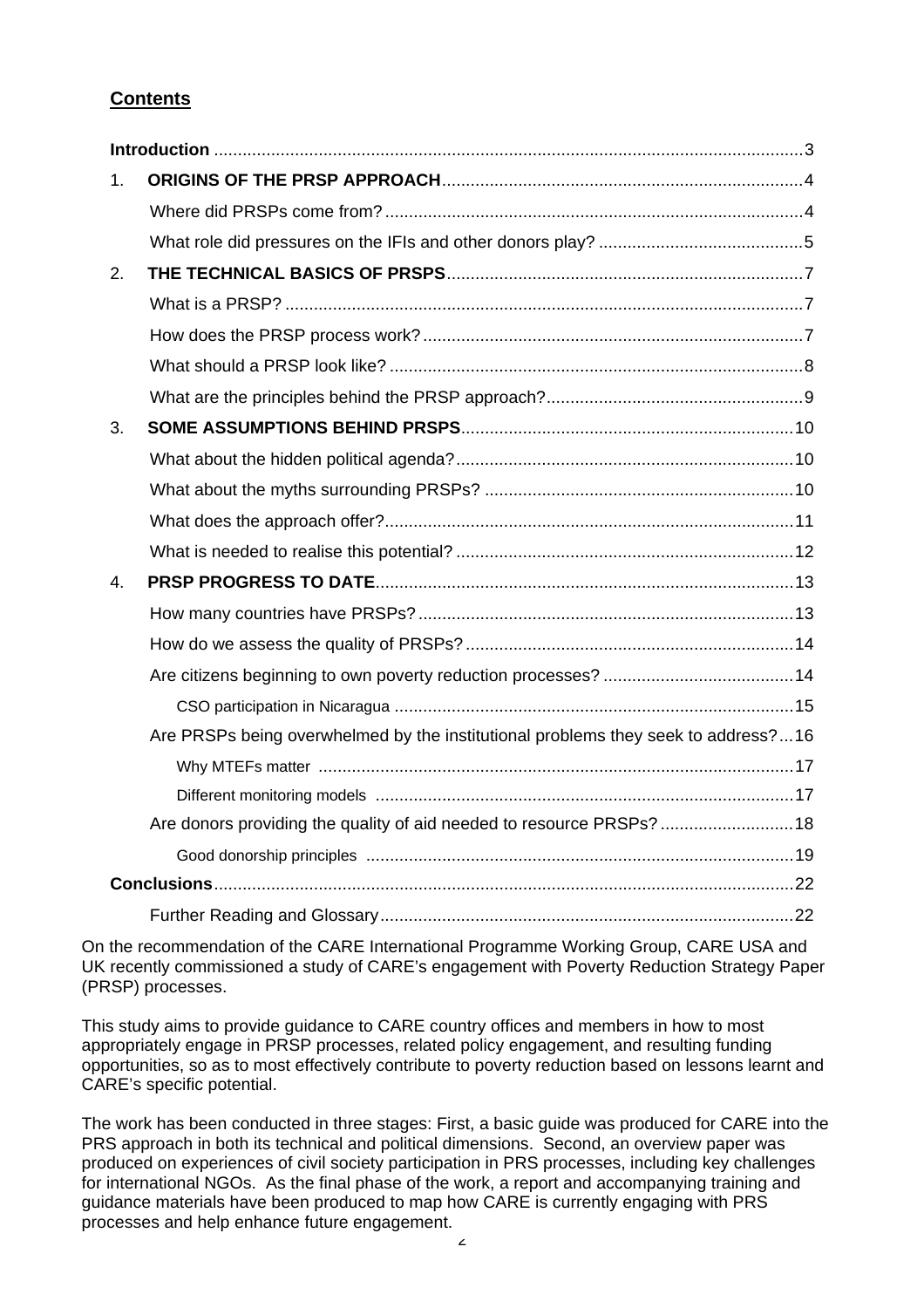# <span id="page-2-0"></span>**Introduction**

The PRSP approach is only four years old, but it has already stimulated much debate and some controversy. At one extreme, there are the rose-tinted optimists who present PRSPs as a panacea for poverty reduction, a 'magic bullet' capable of transforming in a very short space of time what were previously seen as intractable obstacles to poverty reduction. At the other extreme sit the conspiracy theorists who denounce PRSPs as 'more of the same' from the IFIs and other donors, representing continuing neglect of the structural obstacles to poverty reduction and unlikely to make the slightest difference to the rights of poor people.

This paper is located somewhere between these two camps in its attempt to give a basic overview of the PRS experience to date to help inform CARE's work. It recognises the significant potential inherent in an approach which was developed out of best practice on how to tackle poverty and points to preliminary evidence of progress made in countries that have begun to engage. However, it also acknowledges that much of the potential in PRSPs remains just that at present, and underlines the need for sustained engagement by civil society, governments and donors if their full potential is to be realised, and a real and lasting difference made to the lives of poor people.

It is important to note that the technical and political challenges the PRSP approach sets out to address are enormous in scale, fundamental in importance and far-reaching in their implications. It is therefore unrealistic to expect the initiative to produce immediate and measurable results in the way that a vaccination programme or a water project might. Although considerable informal literature exists about the PRS experience in the form of website material, NGO reports and synthesis papers, it has yet to be matched by extensive evidence-basedresearch,<sup>1</sup> so this paper draws only tentative conclusions.

The paper is divided into four sections:

- 1. The first traces the origins of the PRSP approach in evolving development debates and pressures on the development industry.
- 2. The second outlines the technical basics of the approach including the PRS cycle, the content of the documents and the principles that should inform the process.
- 3. The third examines some assumptions behind PRSPs including their political dimensions, their potential contribution to poverty reduction and some basic conditions required to meet this potential.
- 4. The final section assesses key challenges and progress made to date.

Suggestions for further reading on different dimensions of the PRSP approach are provided throughout and at the end of paper, with hyperlinks to websites.

**1.** 

<span id="page-2-1"></span> $\overline{a}$ 1 The most substantive formal publication to date is Booth, D. (ed) (2003) "Fighting Poverty in Africa: Are PRSPs making a difference?" An 'Introduction and Overview' paper of the study on which the book is based is available online at [http://www.worldbank.org/wbi/attackingpoverty/events/Mozambique\\_0403/booth.pdf](http://www.worldbank.org/wbi/attackingpoverty/events/Mozambique_0403/booth.pdf)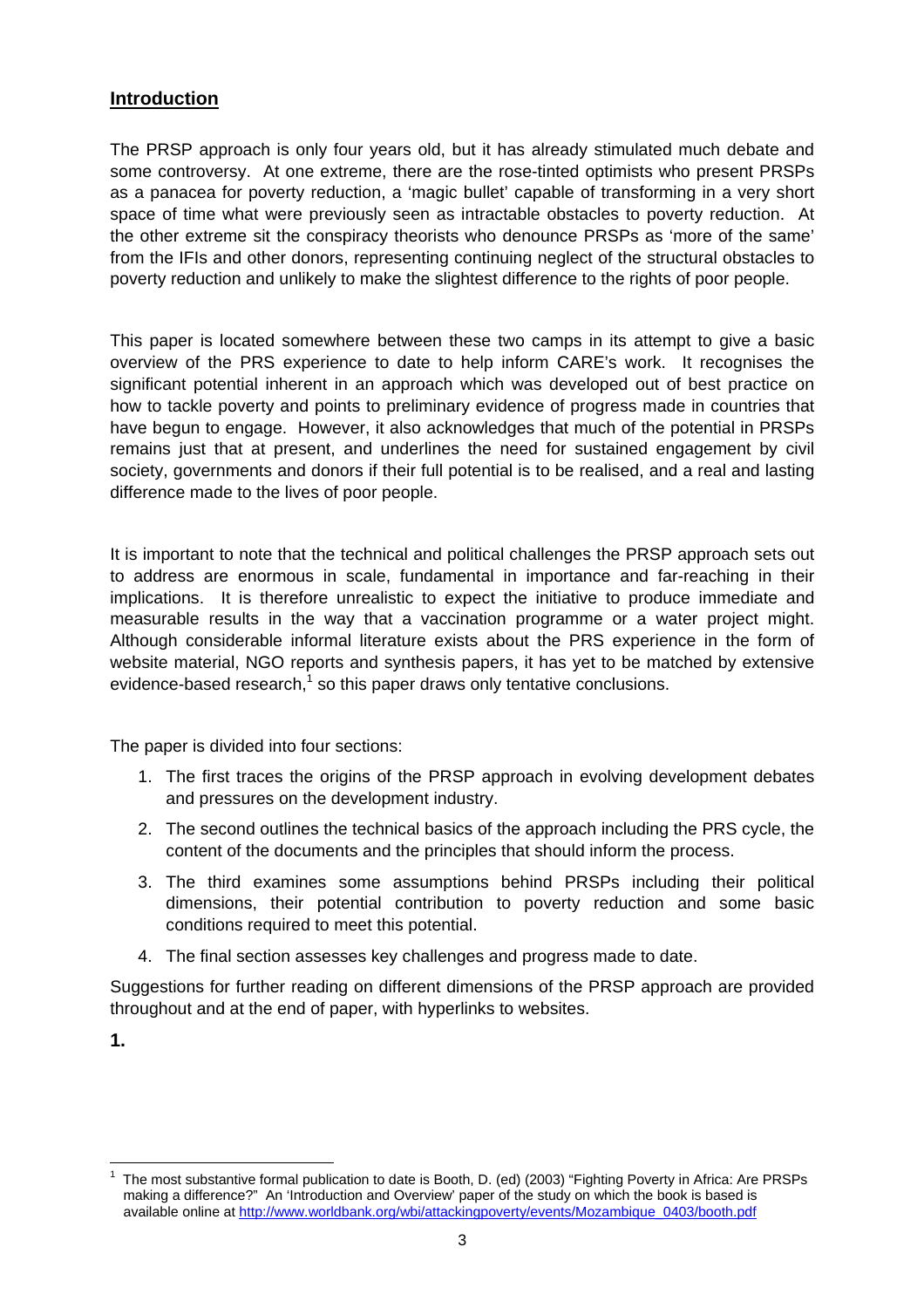# <span id="page-3-0"></span>**Origins of the PRSP approach**

# **Where did PRSPs come from?**[2](#page-3-1)

The origins of the PRSP approach lie partly in debates about international development which took place in the 1990s. This decade saw a strong shift towards *poverty reduction* as an explicit goal. This included a more subtle analysis of the links between economic growth and opportunities for different kinds of people. Three important themes emerged out of the debates:

- A growing interest in the vulnerability of poor people and the need for social protection;
- Changing views on the roles of different development actors including the private sector, governments and civil society; and
- New ways of measuring and defining poverty that went beyond measuring income to also include concepts such as assets, social consumption, security and empowerment.

A second related shift was increased recognition of the importance of *participation*, both as a means of improving the quality of development policies and of improving accountability. Participation of intended beneficiaries in problem analysis and policy-making was seen to improve the quality of information and therefore the quality of the programmes and plans that resulted. Participation in the governance of a country, it was argued, would also help those affected by policy to hold policy-makers responsible for their performance, enhancing downward accountability.

The third shift that fed into the PRSP approach centred on discussions about *aid effectiveness.* Following past failures of development assistance, the 1990s saw greater efforts to evaluate the role, impact and effectiveness of development aid. These centred in particular on:

- *Enhancing country ownership*: The nature and proliferation of conditions attached to structural adjustment programmes were increasingly seen to have failed. The cause of this failure was attributed to governments and their citizens not feeling that they 'owned' the policies but that they were externally imposed, often not in their best interests.
- *Moving from projects to programmes and public expenditure:* Critiques of the use and impact of projects escalated. Evidence mounted on the high cost of different reporting and accounting systems, duplication and inefficiencies; the lack of sustainability and the corrosion of democratic accountability. Projects also appeared to have failed to overcome the very corruption issues they sought to address. This created a shift towards more programmatic funding which entailed working with governments as much as possible and enhancing the transparency and accountability of public expenditure management systems.

<span id="page-3-1"></span> $\frac{1}{2}$  A fuller history of the PRSP approach is given in Christiansen, K. & Hovland, I. (2003) "The PRSP Initiative: Multilateral Policy Change and the Role of Research" ODI working paper no.261 available online at [http://www.odi.org.uk/publications/working\\_papers/wp216.pdf.](http://www.odi.org.uk/publications/working_papers/wp216.pdf)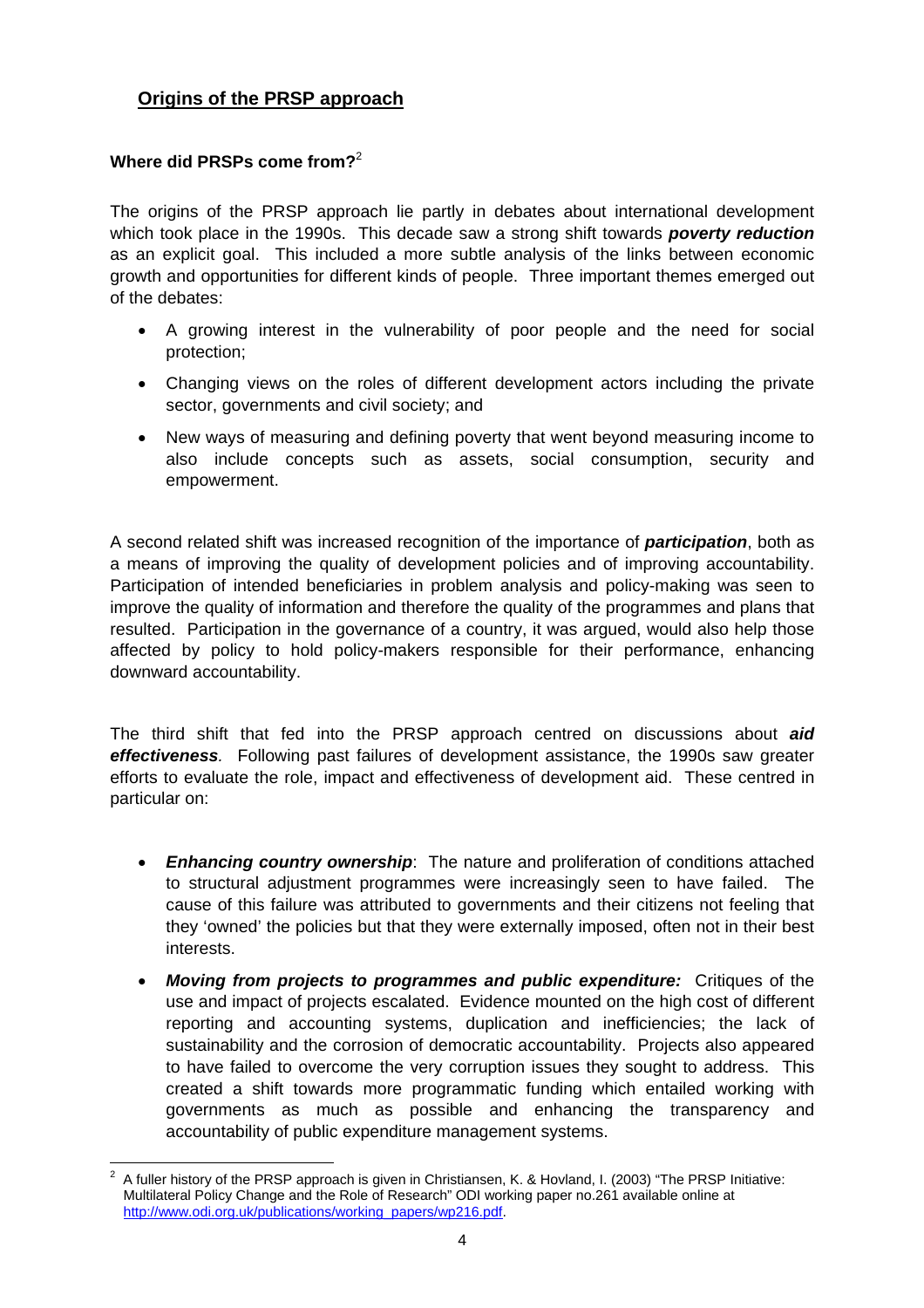<span id="page-4-0"></span>• *Improving donor behaviour:* The need for donors to co-ordinate their support for development had been a longstanding concern but it was given added impetus in the 1990s by the failures of conditionality and project aid. Both contributed to an increased emphasis on the need to harmonise reporting requirements and deliver aid in a co-ordinated way that supports a government-led development process.

### **What role did pressures on the IFIs and other donors play?**

The origins of the PRSP approach also lie in the search for solutions to a series of problems confronting the World Bank, IMF and some bilateral donors during the 1990s.

The staffs of the World Bank and IMF were under pressure on a number of fronts at this time and their mandates were being challenged. The IMF was blamed by some for contributing to the economic crisis in Asia and internal and external reviews of the Enhanced Structural Adjustment Facility, its main lending instrument, were revealing serious weaknesses. The World Bank was under pressure over deteriorating economic growth in sub-Saharan Africa and there was a serious lack of trust between the two organisations, which meant they were unable to work effectively together even at Executive Board level. The operational mechanism for joint working between the two institutions, the Policy Framework Paper, had in practice become a tool exclusively for the IMF by the late 1990s.

The arrival of a new President at the World Bank in 1995, James Wolfensohn, heralded a new agenda which included structures for consulting external actors such as NGOs. Wolfensohn's ideas were drawn together in the Comprehensive Development Framework, which included many of the conceptual ideas later used to develop the PRSP approach, but the Comprehensive Development Framework lacked an explicit purpose or any operational content. The World Bank's department on poverty and poverty assessment also contributed elements to the PRSP approach and their work culminated in the World Development Report 2000/2001 entitled 'Attacking Poverty'.

The pressure for debt relief was also mounting. From this emerged the *Highly Indebted Poor Countries Initiative* (HIPC) but the emerging critiques of this, both external evaluations and reviews conducted inside the World Bank and IMF threw up a further set of issues. One of these was how to ensure debt relief was directed towards poverty reduction and the PRSP approach appeared to provide an answer. Vociferous and effective campaigning by NGO movements such as Jubilee 2000 contributed to political pressure to ensure HIPC II was adequately financed. A US NGO coalition called the Debt Relief Roundtable was particularly effective in persuading a largely Republican Congress to agree to the Clinton administration's financing proposals for HIPC II.

Several other important development actors were reaching similar conclusions around the same time about the need for change and the nature of the change required. The *Strategic Partnership with Africa*, an association of donors focused on Africa, had working groups which helped to shape opinion amongst bilateral donors, with the UK, the Netherlands, Germany, Sweden and Canada playing a particularly active role. The UK Department for International Development worked closely with the UK Treasury, giving strong political leadership on the international stage. Finally, an extremely powerful demonstration effect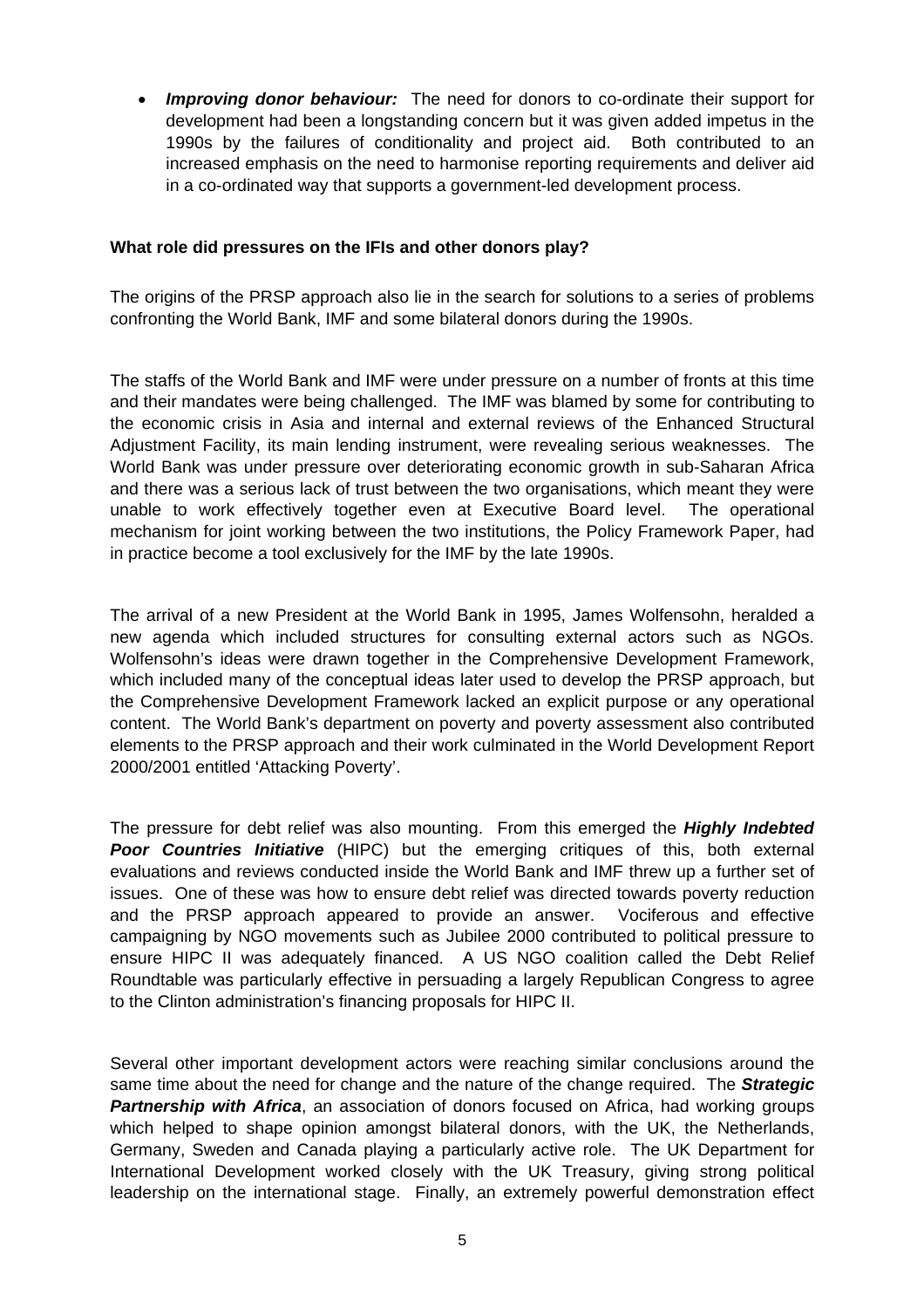was achieved by *Uganda's national Poverty Eradication Action Plan* (PEAP) which was drafted in 1996/7 and led to impressive changes in policy-making, public expenditure management and prioritisation of poverty reduction in Uganda.

In September 1999, the PRSP approach was formally endorsed by the Executive Boards of the World Bank and IMF.

**2.**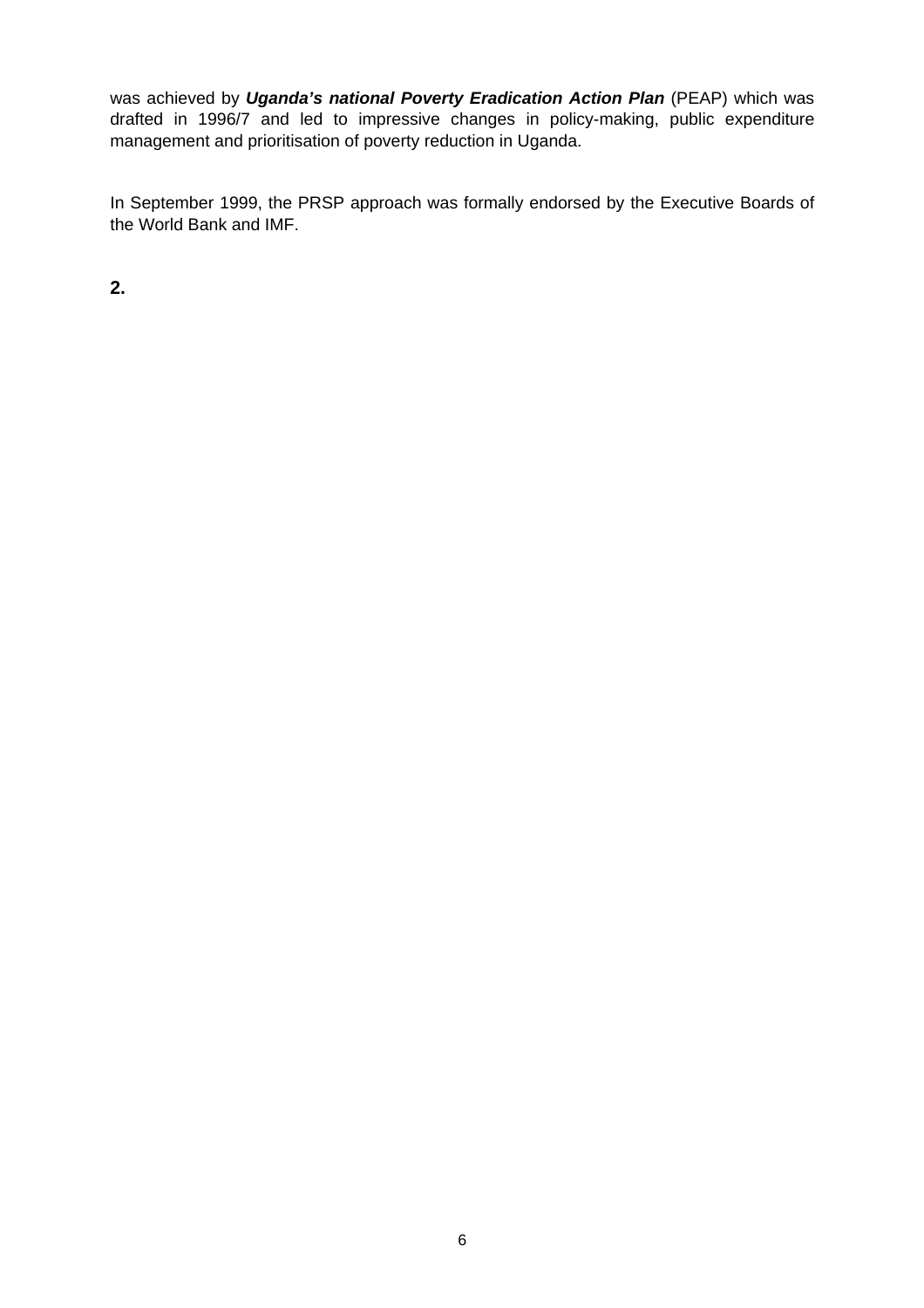# <span id="page-6-0"></span>**The technical basics of PRSPs**

# Whatis a PRSP? $3$

 $\overline{a}$ 

A Poverty Reduction Strategy Paper (PRSP) is a national plan of action for tackling poverty. It is a document which sets out an analysis of poverty in a country and defines a national strategy for dealing with it. Since 1999, PRSPs have been the basis for IMF and World Bank concessional lending to poor countries, and for debt relief provided under the Enhanced HIPC (Heavily Indebted Poor Countries) initiative. They are increasingly becoming the focus for bilateral donors seeking to improve the quality of their development aid. The PRSP approach has also been adopted by some countries which are not heavily indebted such as Guatemala.

### **How does the PRS process work?**



The PRSP document is usually the result of a process that starts with an *Interim PRSP* (IPRSP). The aim of the IPRSP is to set out a country's existing poverty reduction policies and outline a 'road map' of the steps that will be taken towards producing a full PRSP. This document is drafted by the national government, often led by the Ministry of Finance, and in consultation with civil society, the World Bank and IMF, and other donors. Usually it takes between 9 and 24 months to move from the interim PRSP to the *full PRSP*. This process generally involves more extensive participation, poverty analysis, and some development and prioritisation of policies. The content of full PRSPs is discussed in section 4.

Both Interim and full PRSPs are reviewed by the staffs of the World Bank and IMF and their views are presented in *Joint Staff Assessments* (JSAs). These usually include some comments on the document, and a recommendation to the Boards of the two institutions that the document is a sound basis for providing concessional finance or debt relief. Debt relief is

<span id="page-6-1"></span><sup>3</sup> For other basic guides to the PRSP approach, see "Poverty Reduction Strategy Papers (PRSPs): A Rough Guide" at <http://www.brettonwoodsproject.org/topic/adjustment/PRSP rough guide/PRSP rough guide.htm>and "Influencing Poverty Reduction Strategies: A Guide" online at [http://www.oxfam.org.uk/what\\_we\\_do/issues/democracy\\_rights/prsp\\_guide.htm](http://www.oxfam.org.uk/what_we_do/issues/democracy_rights/prsp_guide.htm).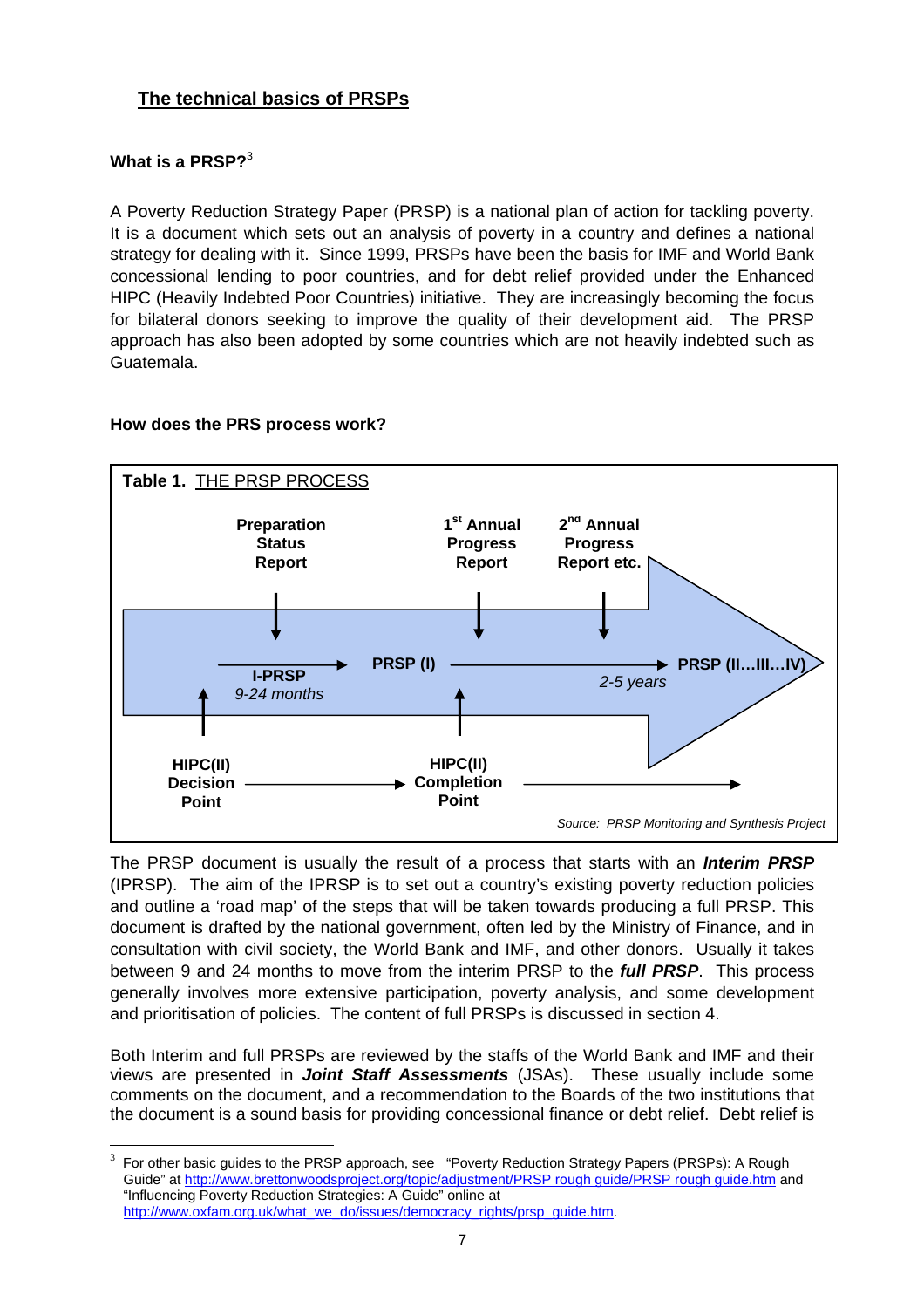<span id="page-7-0"></span>provided in two stages under the Enhanced Highly Indebted Poor Countries initiative (HIPC). **Decision Point** is when a country receives substantial effective debt relief and the IPRSP is one of the triggers for this. *Completion Point* is when a country receives an irrevocable reduction in debt stock and the full PRSP is one of the triggers for this.

Countries are required by the World Bank and IMF to generate *Annual Progress Reports* (APRs) which report on progress made in implementing the PRSP. The process of revising the PRS should theoretically be repeated every two to five years so that its content can be improved through applying lessons learned from monitoring and evaluation of PRSP implementation.



# **What should a PRSP look like?**

 $\overline{a}$ 

According to the World Bank and IMF, full PRSPs should feature the following elements:<sup>4</sup>

- *Poverty analysis:* PRSPs should begin by describing who the poor are and [wh](#page-7-1)ere they live using existing qualitative and quantitative data. Building on this description, they should then analyse the macroeconomic, social, structural and institutional constraints to faster growth and poverty reduction.
- A description of the participatory process used: This should include a description of the format, frequency, and location of consultations; a summary of the main issues raised and the views of participants; an account of the impact of the consultations on the design of the strategy; and a discussion of the role of civil society in future monitoring and implementation.
- *Macroeconomic, structural and social policies:* In light of a deeper understanding of poverty and its causes, the PRSP should set out the macroeconomic, structural, and social policies that together comprise a comprehensive strategy for achieving

<span id="page-7-1"></span><sup>&</sup>lt;sup>4</sup> You can read the PRSP for your country at <http://poverty.worldbank.org/prsp/>.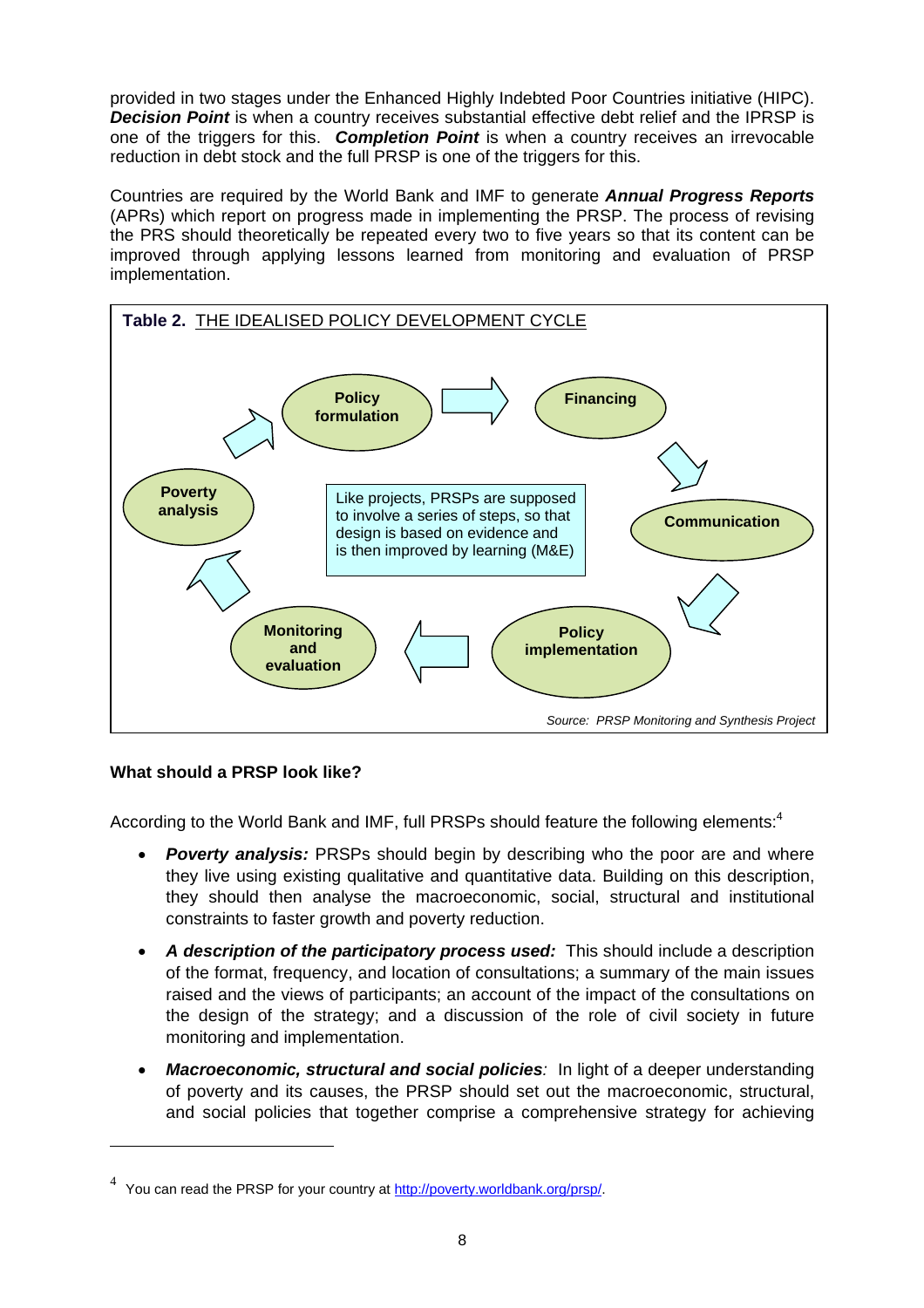<span id="page-8-0"></span>poverty reducing outcomes. These policies should be costed and prioritized as far as possible so that the PRSP is not just a "wish list".

• *Targets, indicators and systems for monitoring progress:* A PRSP should define medium and long-term goals for poverty reduction outcomes (monetary and social), establish indicators of progress, and set annual and medium-term targets. The indicators and targets should be appropriate to the assessment of poverty and the institutional capacity to monitor. They should also be consistent with policy choices in the strategy. Finally, a PRSP should have an assessment of the country's monitoring and evaluation systems and include participatory mechanisms wherever possible.

### **What are the principles behind the PRSP approach?**

Five principles should underlie the process of formulating, implementing and monitoring PRSPs, according to the World Bank and IMF. The process should be:

- 1. *Country-driven* involving broad-based participation by civil society and the private sector in all operational steps;
- 2. *Results- oriented* focusing on outcomes that benefit the poor;
- 3. *Comprehensive* in recognising the multi-dimensional nature of poverty (economic and social dimensions);
- 4. *Partnership-oriented* involving co-ordinated participation of development partners (bilateral, multilateral and non-governmental); and
- 5. *Long-term* based on a long-term perspective for poverty-reduction.

These principles hint at a PRS process which has not only technical but also political implications. These are discussed in more detail in the next section.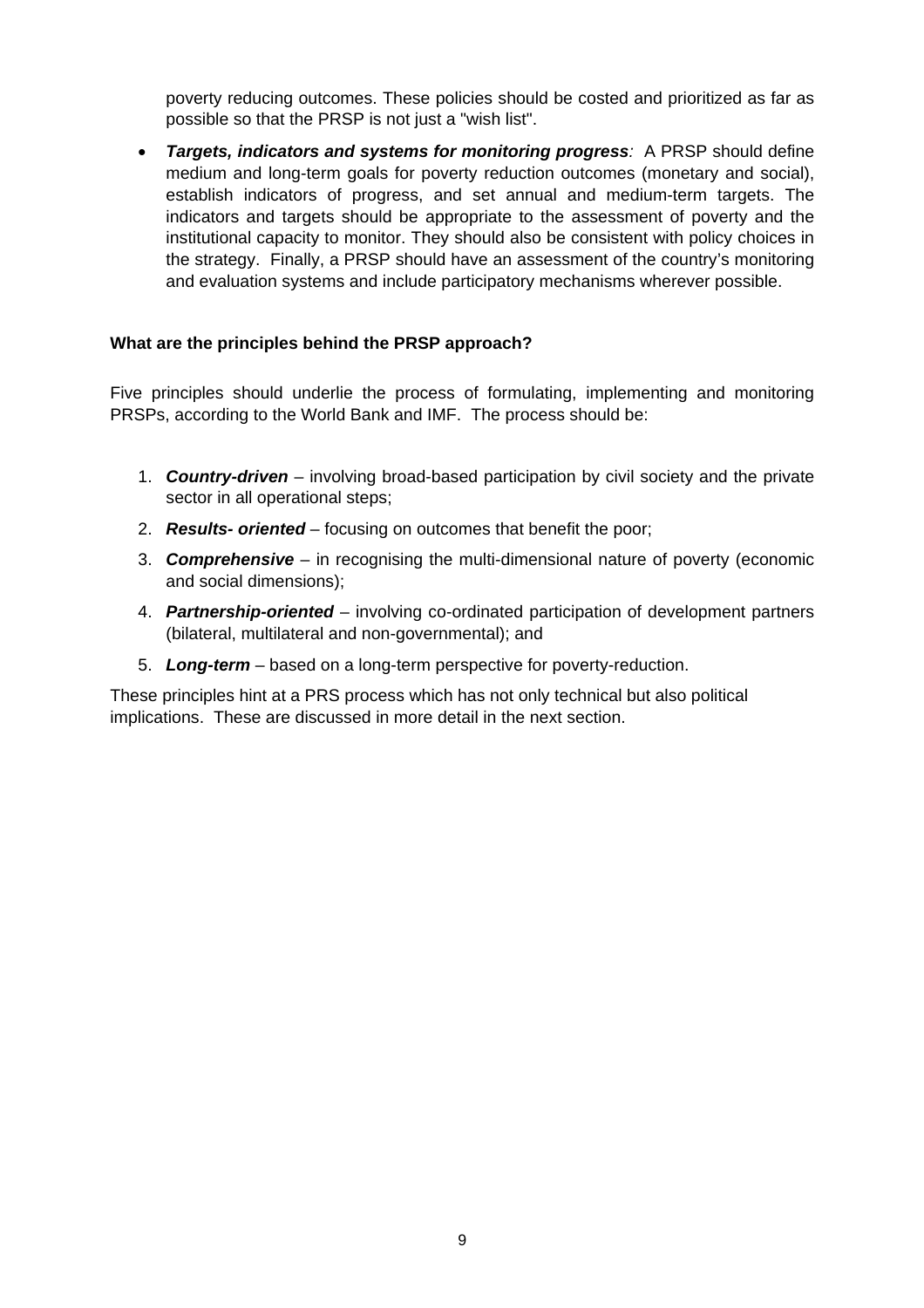# <span id="page-9-0"></span>**3. Some assumptions behind PRSPs**

# **What about the hidden political agenda?**

The PRSP approach is often presented as a technocratic project, perhaps because much of the discussion is led by the World Bank and IMF, institutions which interpret their mandates asrequiring them to be non-political.<sup>5</sup> In fact, politics and political processes lie at the heart of the PRS initiative in three clear ways.<sup>6</sup>

- *Poverty reduction is a political process*. Power relations, access to state resources, government policies and laws may need to be transformed so as to enhance opportunities for poor people to forge sustainable livelihoods. Even if poverty reduction is not necessarily a zero sum game, there will inevitably be winners and losers in the process of change if vested interests are no longer protected, discriminatory practices come to an end, and policies become more broad-based and benefit wider social groups.
- *PRSPs attempt to influence domestic political processes*. State effectiveness is a key variable explaining the success or failure of poverty reduction efforts in most countriesand, political systems play a key role in state effectiveness.<sup>7</sup> Political systems often prevent the achievement of poverty eradication because of a lack of institutionalisation, accountability, representativeness and responsiveness. PRSPs focus on the introduction of a process which requires fundamental changes in policymaking, and which might at the same time expose some of the political tensions preventing the successful prioritisation of poverty through the political system.
- *PRSPs imply changing power relations between rich and poor countries*. In the past, donors were able to exercise a great deal of power over recipient governments because aid was conditional on specific policies being introduced. By switching the focus of conditionality away from specific policies and towards a certain kind of policy process, the approach aims to adjust the balance of power between rich and poor countries, thereby increasing the effectiveness of development aid.

# **What about the myths surrounding PRSPs?**

Supporters of the PRSP approach are often accused of over-egging its potential by presenting it as a magical solution to long-standing and deep-seated problems of poverty reduction and the aid relationship in poor countries. To understand the approach properly, it is important to debunk some of these myths:

 $\overline{a}$ 

<span id="page-9-1"></span><sup>5</sup> Read more about the political dimensions of the approach in Craig, D. & Porter, D. (2002) "Poverty Reduction Strategy Papers: a new convergence" online at

<http://www1.worldbank.org/wbiep/decentralization/afrlib/craig.pdf>.

<sup>6</sup> A study of politics and PRSPs is forthcoming at http://www.prspsynthesis.org/

<span id="page-9-2"></span>For more on state effectiveness and political systems read the World Development Reports for 1997 and 2000/01 at<http://econ.worldbank.org/wdr/>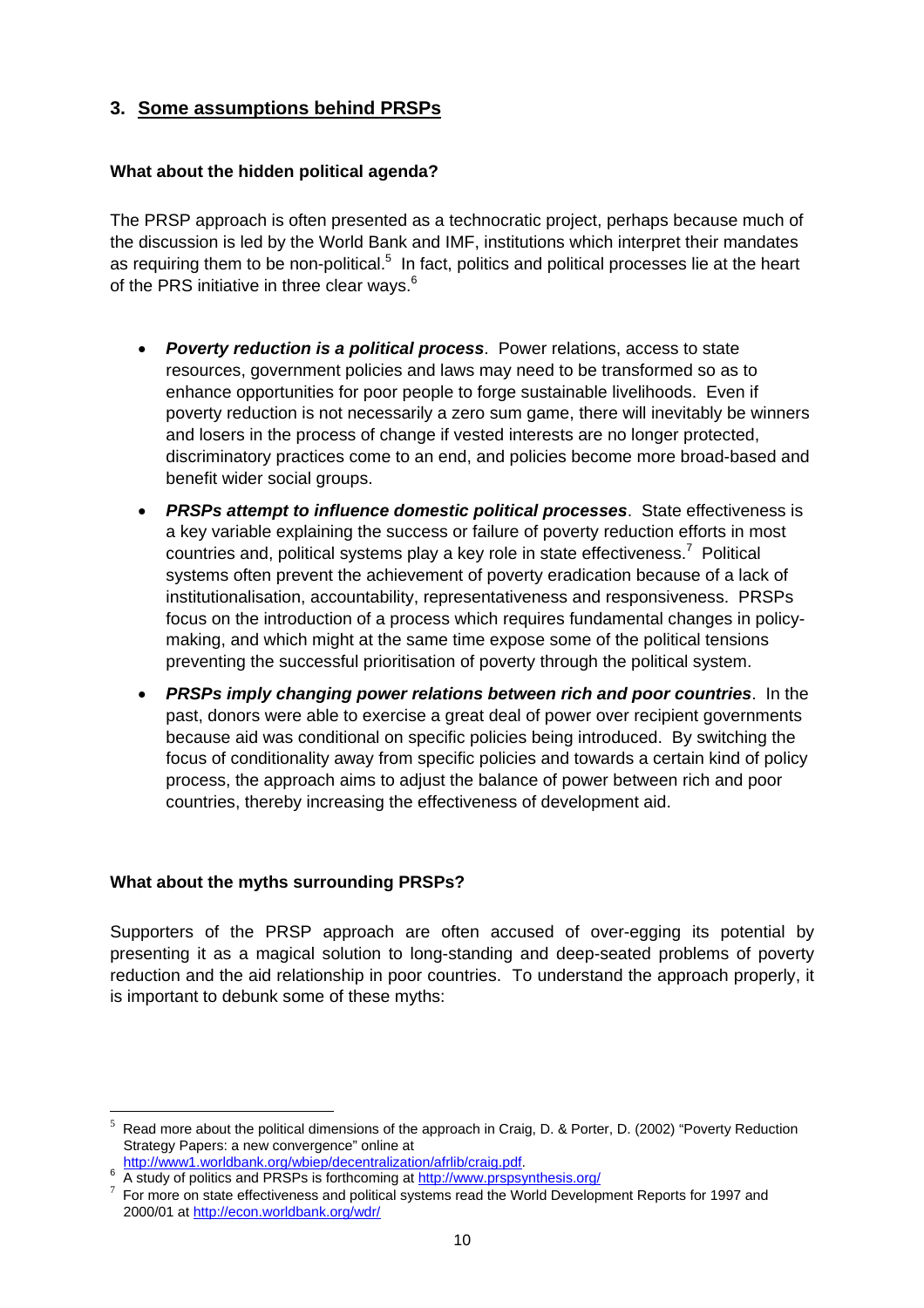# <span id="page-10-0"></span>• *The end of conditionality*

The PRSP approach is not an entirely innovative idea but rather draws together conceptual shifts and lessons that have emerged. For example, it does not remove all poverty-related conditions attached to debt relief and concessional finance, but shifts the emphasis of those conditions away from certain policies and towards a certain kind of policy process instead.

### • *The silver bullet technology*

The PRSP is not a technical planning instrument capable of transforming the messy realities of the government planning and policy-making process into neatly drawn diagrams founded in rational thought. Instead, it is focused on realistic changes to the process such as increased use of evidence and greater consideration of civil society views.

### • *The overnight sensation*

The PRSP approach does not provide an overnight solution to longstanding, complex problems associated with the aid relationship and poverty reduction in poor countries. Rather the PRSP approach assumes that changes in practice on all sides based on realistic aims and objectives have the potential to amount over time to significant improvements.

### **What does the approach offer?**

The PRSP approach is not a magical one, but it does have the potential to overcome three difficult realities of development aid as practiced in the past:

- *Weak country ownership*: Pro-poor policy reforms often fail in their aims because governments and their citizens do not feel a sense of ownership over them.
- *The limitations of projects:* Projects can get around the immediate problems associated with working through governments but they further weaken government commitment and capacity to implement the necessary reforms. Projects operate on a limited scale, are often unsustainable and while they may simplify donor accountability, are problematic in terms of holding national governments to account.
- *Problematic donor behaviour*: When a government does not want to adopt a particular reform, attaching conditions to development aid does not make the government adopt the reform and implement it properly. Donors also have not coordinated their support enough.

PRSPs offer important opportunities. First, poverty reduction efforts could be better owned by both governments and citizens of poor countries, and therefore much more successful. Second, poverty reduction could be mainstreamed into government planning processes and used to guide expenditure not only of aid but also of the national budget as a whole.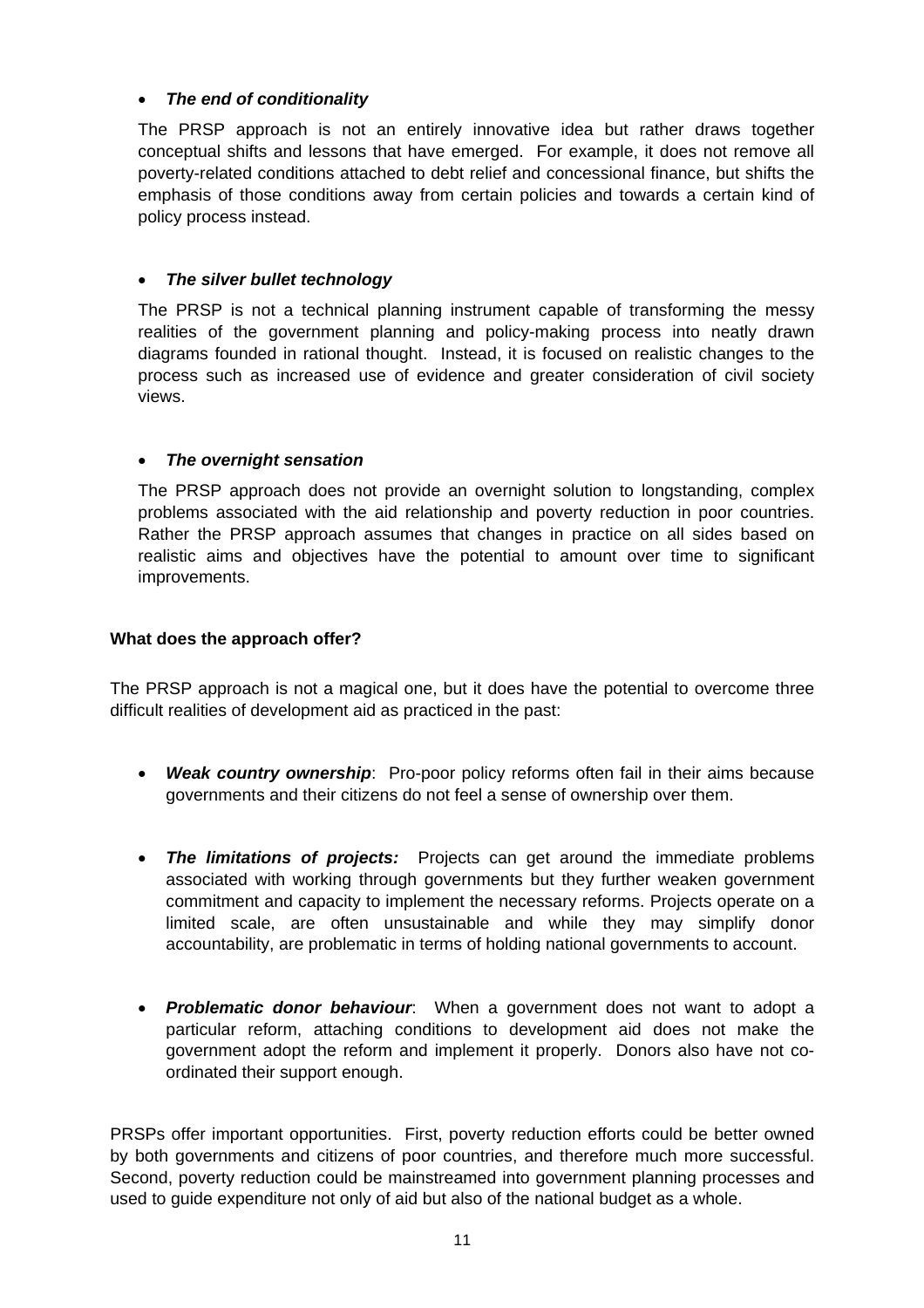### <span id="page-11-0"></span>**What is needed to realise this potential?**

The central assumption in the PRSP approach is that if policies for poverty reduction are properly owned by governments, they will be more successfully implemented and make a real difference to the lives of poor people. For this assumption to hold true, three central conditions will need to be met:

- 1. *First, the citizens of the country and not just the government will need to own the PRSP*. Otherwise it is unlikely to address their priority concerns or be successfully implemented. This is especially important given the problematic nature of many political systems and processes in poor countries.
- 2. *Second, the PRS process must avoid becoming overwhelmed by the very institutional challenges it seeks to address.* There is a backlog of neglected reforms to government planning, budgeting and monitoring systems in poor countries that must be addressed if PRSPs are to actually be delivered on the ground.
- 3. *Third, donors will have to ensure they provide the quantity and quality of development aid that is needed to resource the PRSP.* Otherwise, the policies contained within the PRSP are likely to remain aspirations rather than deliverables and are unlikely to be successfully implemented. This is especially true of aid dependent countries, where the tax base tends to be small and systems for collecting tax revenue very weak.

The following section assesses progress made to date in meeting these challenges.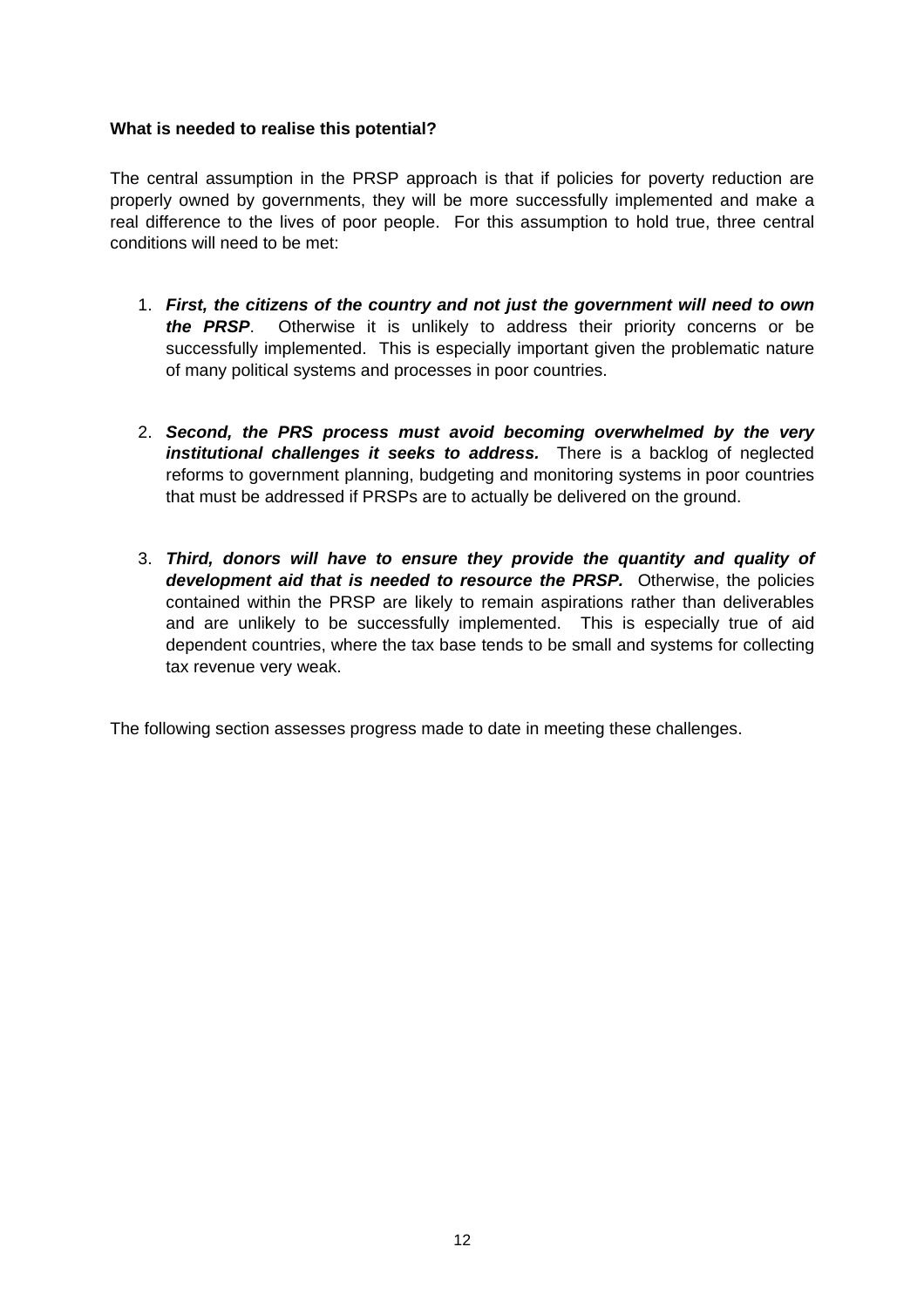# <span id="page-12-0"></span>**4. PRSP progress to date**

### **How many countries have PRSPs?**

At the time of writing, 33 countries have full PRSPs and 24 more have Interim PRSPs. CARE is working in 27 of the countries with full PRSPs and 10 of those with I-PRSPs. PRSPs should ideally be redrafted every 2-5 years and the latest data available from the World Bank shows that 4 countries have already produced a second iteration of their PRSP. They are Burkina Faso, Mauritania, Tanzania and Uganda.

| <b>Region</b>                                                   | <b>Interim PRSP</b><br>only                                                                  | <b>Full PRSP</b>                                                                                                               | 2 <sup>nd</sup> PRSP  |
|-----------------------------------------------------------------|----------------------------------------------------------------------------------------------|--------------------------------------------------------------------------------------------------------------------------------|-----------------------|
| <b>AFRICA</b>                                                   | Côte d'Ivoire*,<br>Democratic<br>Republic of<br>Congo*, Kenya*,<br>Lesotho, Sierra<br>Leone* | Benin*, Cameroon*,<br>Chad*, Ethiopia*,<br>Ghana*, Madagascar*,<br>Malawi*, Mali*,<br>Mozambique*, Niger*,<br>Rwanda*, Zambia* | Uganda*,<br>Tanzania* |
| <b>ASIA</b>                                                     | Bangladesh,<br>Indonesia, Lao<br>PDR <sup>*</sup>                                            | Cambodia, Nepal, Sri<br>Lanka, Tajikistan,<br>Vietnam*                                                                         |                       |
| <b>LATIN</b><br><b>AMERICA &amp;</b><br>THE<br><b>CARIBBEAN</b> |                                                                                              | Bolivia*, Honduras*                                                                                                            | Nicaragua*            |
| <b>MIDDLE EAST &amp;</b><br><b>FUROPE</b>                       | Bosnia &<br>Herzegovina,<br>Macedonia                                                        | Albania, Armenia,<br>Azerbaijan, Georgia,<br>Yemen*                                                                            |                       |

# Table 3. **PRSP STATUS IN COUNTRIES WHERE CARE WORKS**<sup>[8](#page-12-1)</sup>

\*Heavily Indebted Poor Countries (HIPC)

 $\overline{a}$ 

PRSP processes are most advanced in *sub-Saharan Africa* but facing serious challenges in countries affected by *armed conflict*. Some have suggested that the approach is not really relevant beyond highly aid dependent and often heavily-indebted countries such as those found in sub-Saharan Africa. While the principles underlying the process are fairly universally relevant and the PRS process is conditional for all low income lending from the IMF and World Bank, the incentives for government to adopt the approach are less clear for governments that are less dependent on these sources of financing for development.

<span id="page-12-1"></span> $8$  This table includes only those countries which are eligible for concessional (IDA) finance from the World Bank or debt relief under Enhanced HIPC. Reliable data is not collated on a global basis for other countries which have adopted the PRS approach but which are not HIPC or IDA-eligible.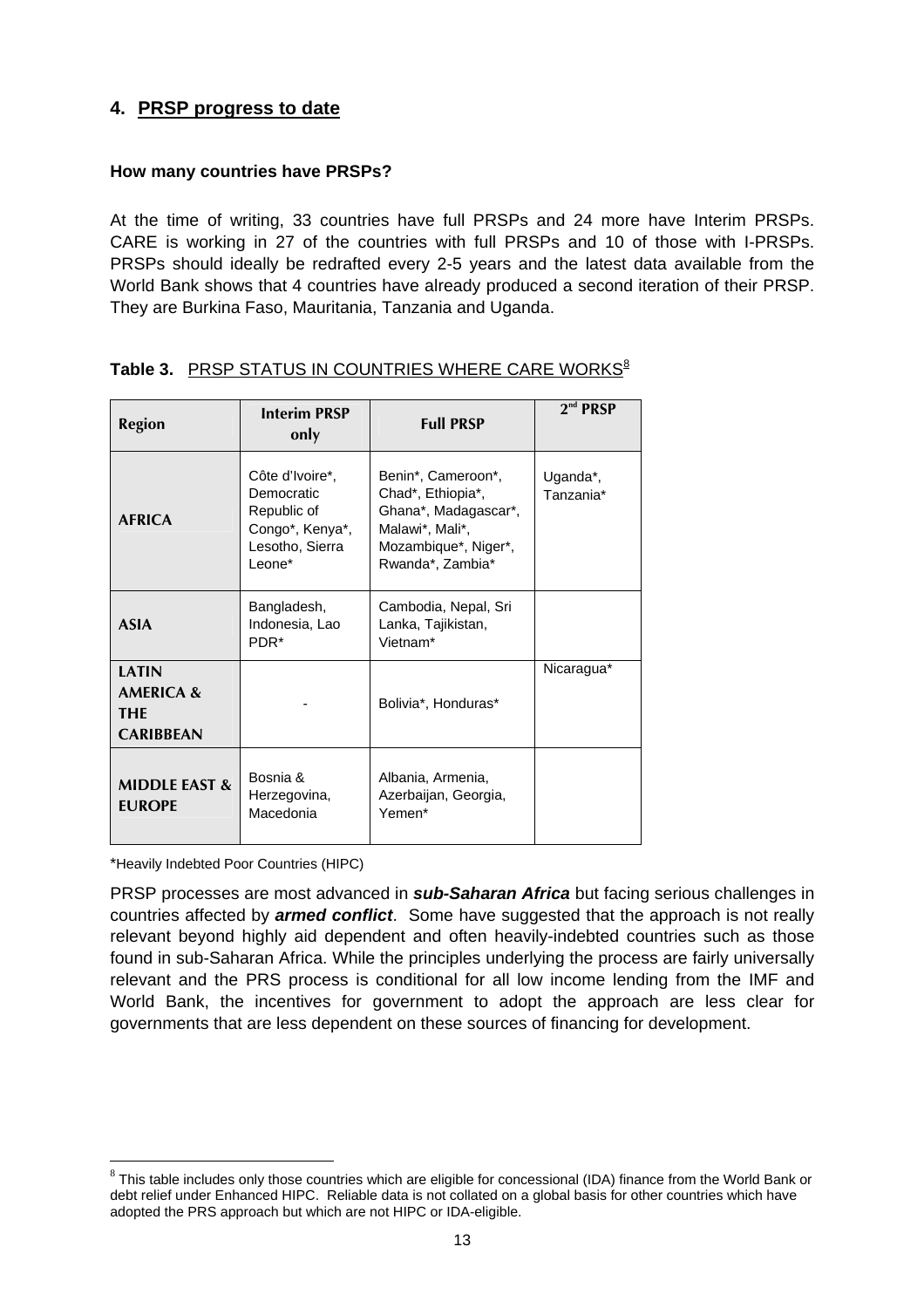### <span id="page-13-0"></span>**How do we assess the quality of PRSPs?**

The length, format and content of the PRSP *documents* produced to date vary enormously. The documents have been subjected to some criticism for their failure to feature the policies requiredto address cross-cutting and structural concerns such as gender $9$  and trade.<sup>10</sup> However, perhaps more important than the first round of paper plans are the *processes*  associated with their production, formulation, implementation and monitoring.<sup>[11](#page-13-3)</sup>

In the previous section, it was argued that the PRSP approach is based on the assumption that if policies for poverty reduction are better owned by governments, they will be more successfully implemented and make a real difference to the lives of poor people. It was argued that for this assumption to hold true, three basic conditions must be met:

- The citizens of the country and not just the government will need to own the PRSP;
- The PRSP process must avoid becoming overwhelmed by the very institutional challenges it seeks to address; and
- Donors will have to ensure they provide the quality of development aid that is needed to resource the PRSP.

This section assesses whether PRSP processes have begun to meet these conditions or are likely to do so over time.

### **Are citizens beginning to own poverty reduction processes?**

The subject of NGO participation in PRSP processes forms the subject of a separate paper in this series and its findings are briefly summarised here. The adoption of the PRSP approach has led to an *unprecedented opening-up of government policy-making* processes to civil society. For the first time ever in many countries, civil society organisations have been invited to national consultations about what action should be taken to tackle poverty. In Ethiopia, these consultations were deliberately targeted at marginalised groups, for example through quotas for groups such as destitute people, female-headed households and commercial sex workers. Many national and international *NGOs have mobilised into coalitions and actively taken advantage* of these opportunities, sometimes

<span id="page-13-1"></span> 9 For more on gender in PRSPs read Whitehead, A. (2003) "Failing women, sustaining poverty: Gender in Poverty Reduction Strategy Papers" at [http://www.christian-aid.org.uk/indepth/0306gad/failing\\_women.pdf.](http://www.christian-aid.org.uk/indepth/0306gad/failing_women.pdf)

<span id="page-13-2"></span> $10$  Hewitt, A. & Gillson, I. (2003) "A review of Trade and Poverty Content in PRSPs and Loan Related Documents", ODI [http://www.odi.org.uk/iedg/projects/christian\\_aid\\_paper.pdf](http://www.odi.org.uk/iedg/projects/christian_aid_paper.pdf).

<span id="page-13-3"></span> $11$ The World Bank and IMF conducted a Comprehensive Review in early 2002. Several donor agencies, academic institutions and civil society organisations made independent contributions to this review and the IMF and World Bank produced syntheses of their contributions. These are available at <http://www.worldbank.org/poverty/strategies/review/index.htm>. The World Bank and IMF are planning a second Comprehensive Review of the PRSP initiative in 2005.

The PRSP Monitoring and Synthesis Project has produced a number of papers on experience to date:

Experience with Poverty Reduction Strategies in Latin America and the Caribbean (2003)

Experience with PRSPs in Transition Countries (2003)

National Poverty Reduction Strategies (PRSPs) in Conflict-Affected Countries in Africa (2003), all available online at <http://www.prspsynthesis.org/>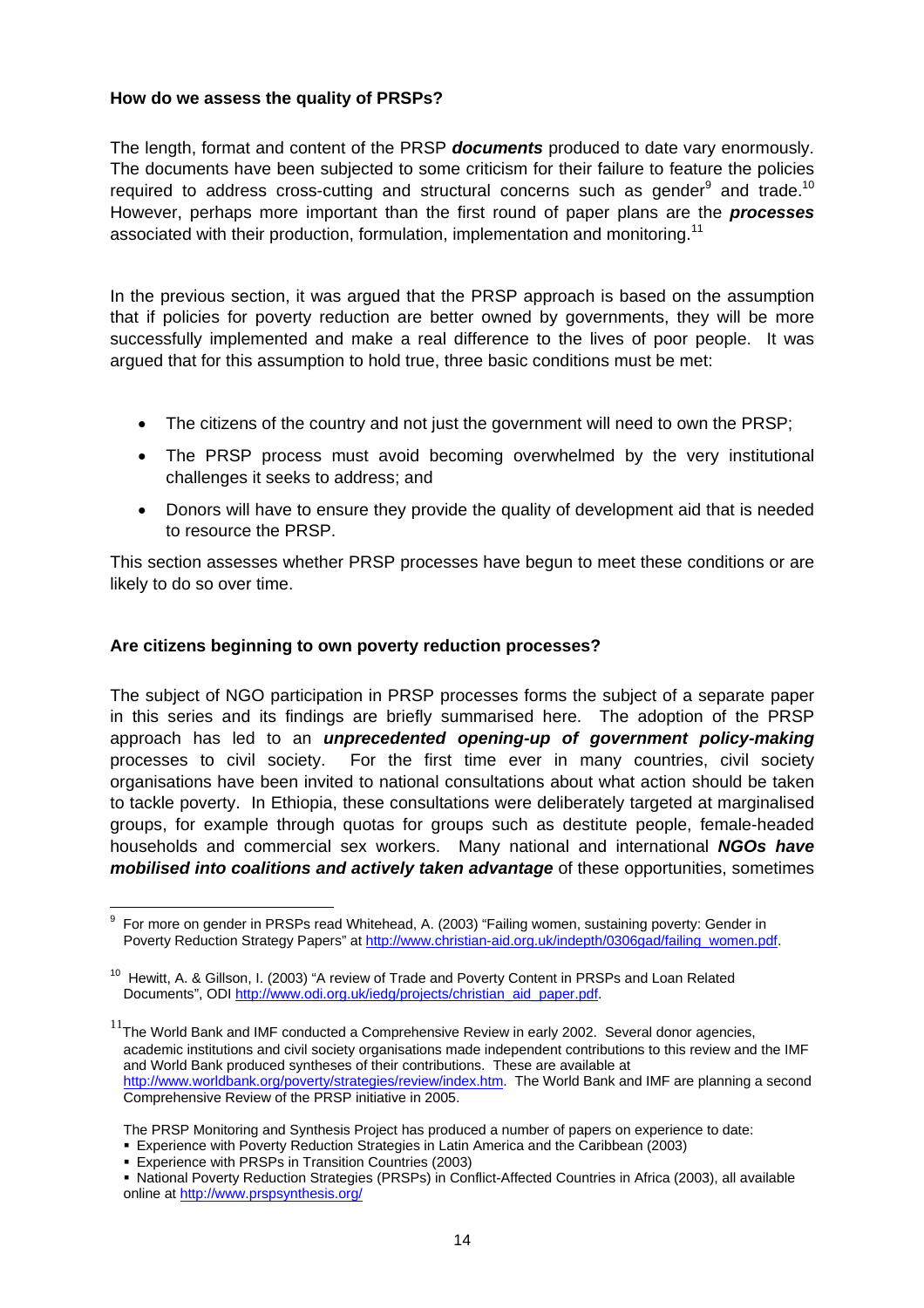<span id="page-14-0"></span>holding their own parallel consultations. For example in Zambia a network of thirty-six national organisations has been formed under the banner of 'Civil Society for Poverty Reduction'.

The consultations have proved challenging for many civil society organisations. Many lack the *funding, capacity and experience* to engage effectively in government policy debates, especially on macroeconomic issues, and are more accustomed to small-scale service delivery. NGOs are also often *unrepresentative of poor people* and their interests, and in some countries there are very few organisations which exist independently of government. Bangladesh for instance has numerous organisations connected to the rural poor but most are led by well-educated, urban-based elites with strong links to the current government, major political parties and wealthy-business interests. Less powerful social groups such as women tend to lack adequate representation.

The consultations have also proved challenging for governments and donors. Most governments lack *capacity and experience* in facilitating participation, especially by marginalised groups. Governments and donors have tended to take a rather *narrow view of civil society* which excluded parliaments, political parties, the private sector and to a lesser extent trade unions, academics and faith groups. Some consultations have been framed in a way which discourages discussion of *structural barriers to poverty reduction* and focuses instead on public expenditure options and other 'technical' issues. For instance, issues of family-law reform and land distribution were effectively ignored in Benin's PRSP consultations despite their crucial importance to poverty reduction.

Some *triggers for IFI lending and HIPC debt relief* were agreed in advance of PRSP consultations and went beyond acceptable parameters such as broad fiscal discipline towards specific policy conditionalities. That these remain in place is to some extent inevitable at this stage as they will only be removed once countries have developed PRSP performance assessment frameworks which are sufficient to meet donors' requirements to account for the finance they provide, but attention is needed to ensure this takes place over time.

As PRSPs move from the formulation to implementation phase, a role for citizens in monitoring and evaluation is coming to the fore. PRSPs have led many governments to introduce *decentralised and participatory monitoring* mechanisms either for the first time or on a much larger scale than seen previously. As with all such measures, their success will depend to some extent on adequate financing, capacity and commitment on the part of governments, donors and civil society organisations.

#### **CSO participation in Nicaragua . . .**

At the consultation stage, the Nicaraguan government set in train two processes for civil society participation. The first was a series of locally organised civil society meetings and the second was 'Proconsulta', a set of focus groups and presentations from group leaders in nine geographical Departments.

At the monitoring and evaluation stage, two civil society umbrella groups are working together. The 'Coordinadora Civil' is a membership organisation of about three hundred civil society organisations engaged in advocacy work and the 'Red de Desarrollo Local' is a network of local development NGOs. The two organisations have developed a social auditing methodology which is being piloted in seven municipalities as a way of monitoring the PRSP, with funding from GTZ, DFID and Oxfam.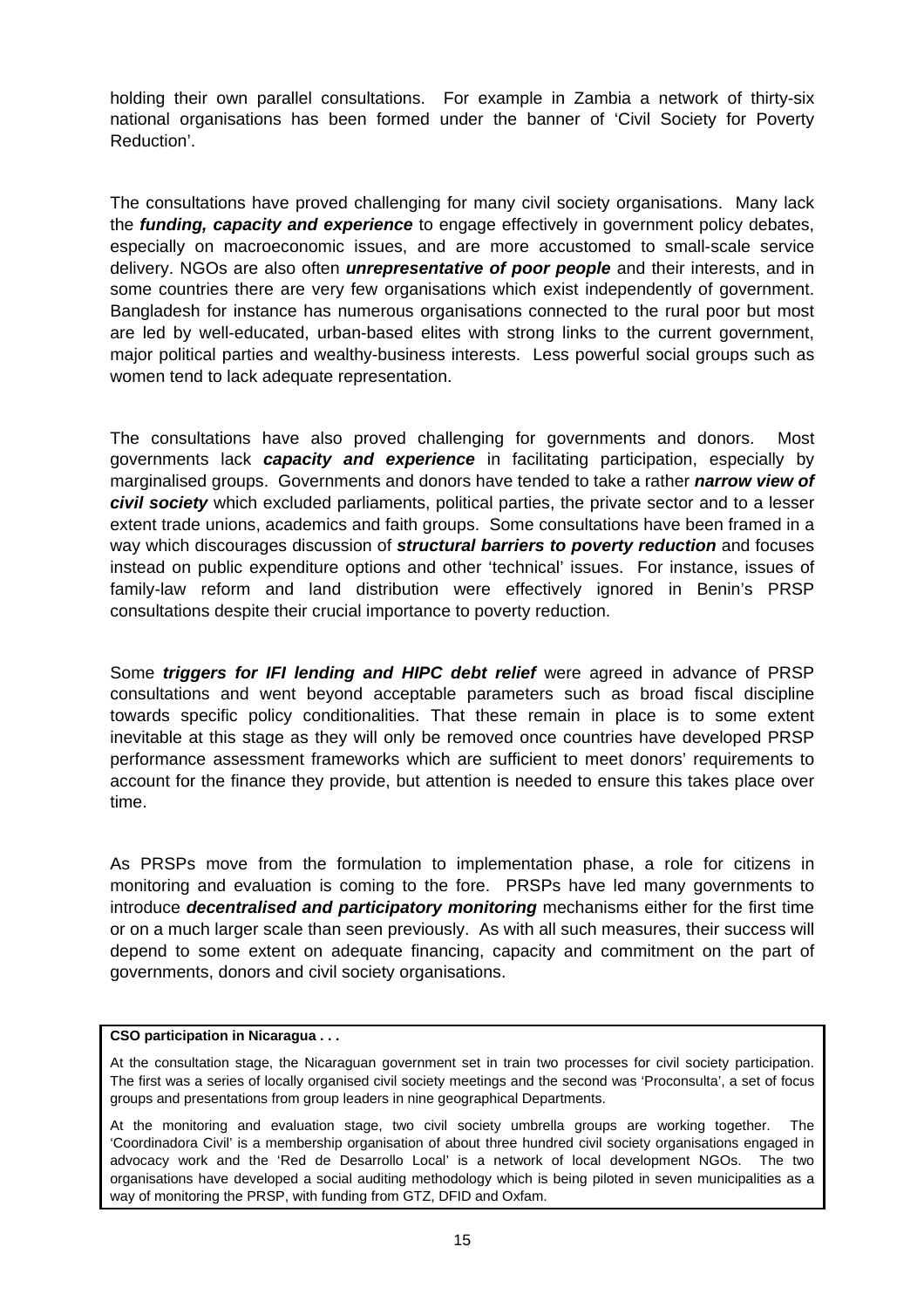<span id="page-15-0"></span>An organisation called 'Campesino a Campesino' is also engaged in monitoring and evaluating the PRS. It is developing a livelihoods approach to measuring poverty and growth dynamism which is being tested in sixty communities across Nicaragua. 'Campesino a Campesino' is working together with World Bank statisticians to improve Nicaragua's poverty measurement methodology, with the help of a DFID secondee.

*Source: PRSP Monitoring and Synthesis Project (2003)* 

In summary, the introduction of PRS processes has provided the impetus for something of a giant leap forward from the previous non-involvement of citizens in consultations about poverty policy led by governments and donors. Significant progress has also been made in the introduction of more participatory monitoring mechanisms. If these steps are to translate over time into better ownership of poverty reduction processes by citizens, some key improvements are needed from donors, governments and civil society organisations to:

- improve the capacity, funding, expertise and representation of poor people and other less powerful social groups in civil society organisations;
- develop government capacity, expertise and political commitment to participatory processes which permit discussion of the structural issues that are central to poverty reduction; and
- enhance PRSP performance assessment frameworks so that policy triggers for IFI lending and HIPC debt relief can also be up for discussion.

### **Are PRSPs being overwhelmed by the institutional problems they seek to address?**

The PRSP approach has given an important boost to efforts to reform government planning, budgeting and monitoring systems in the interests of poor people. First, PRSPs have led to better *mainstreaming of poverty reduction* at the heart of government. Whereas previously poverty reduction was generally seen as a matter for social sector line ministries, the link with debt relief and IFI lending in PRSPs has significantly increased interest in poverty reduction inside Ministries of Finance and Offices of Prime Ministers and Presidents. Second, increased attention by Ministries of Finance is creating a more favourable context for *linking poverty reduction to resource allocation* decisions. By passing the purse strings to the Ministry of Finance, the PRSP approach is helping to place poverty at the centre of decisions about government budget allocations and increase its importance amongst the incentives facing other parts of government. Third, by opening up resource allocation processes to the beginnings of *public scrutiny*, PRSPs are introducing a political element to reform exercises which have previously been approached in very technocratic ways, largely unsuccessfully.

There is however a backlog of institutional reform in many governments that threatens to overcome PRSPs if they are not accompanied by *complementary reforms to public sector management, expenditure and budgeting*. Budget reforms are proving especially important. PRSPs that have not had in place a mechanism to establish overall resource constraints look likely to end up as wish lists of policies with little sense of prioritisation or costing. Some Ministries of Finance remain unable to enforce expenditure ceilings and prevent line ministries doing their own deals with donors, which ignore PRSP priorities in favour of pet projects. Experience suggests that the *Medium Term Expenditure*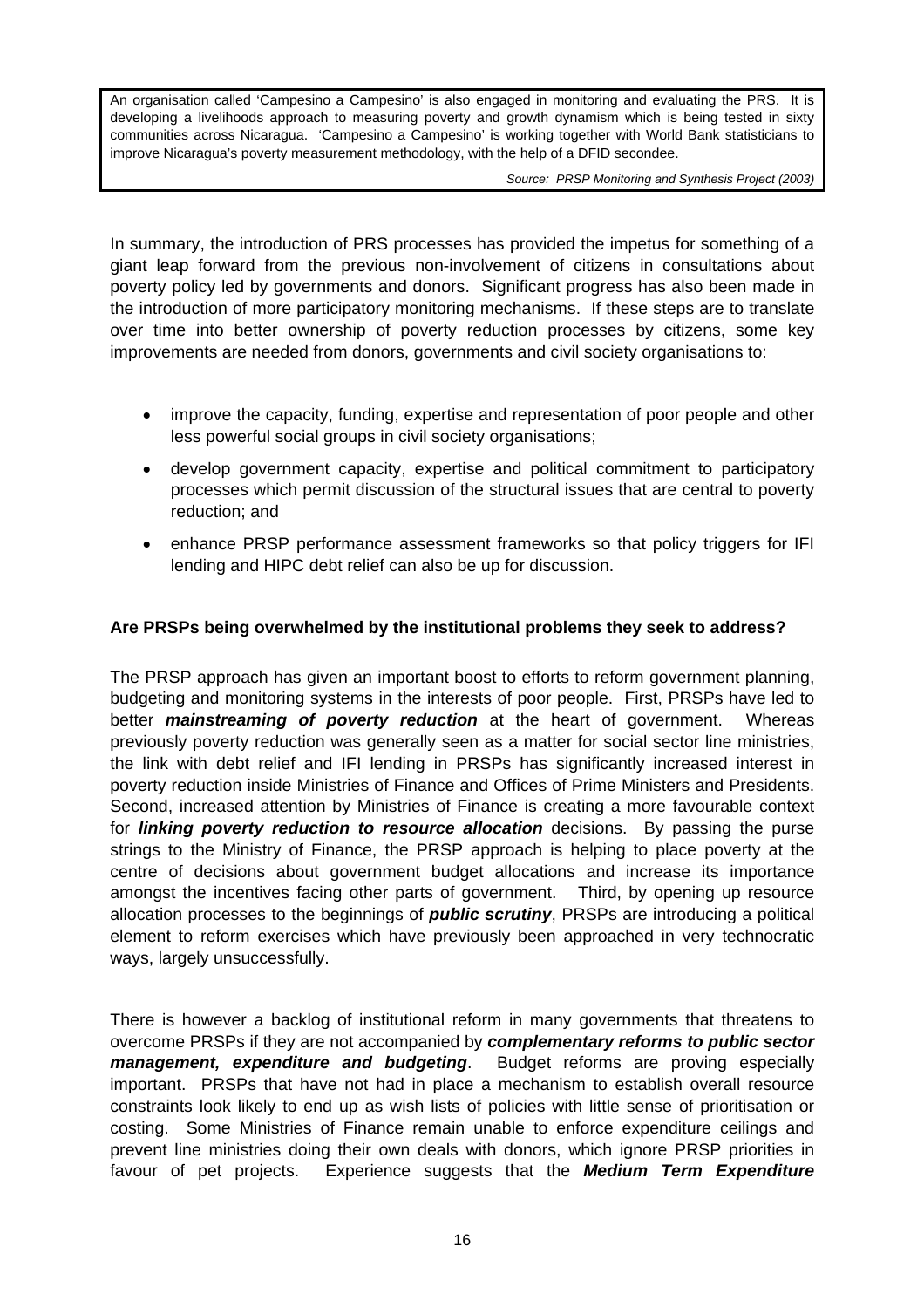<span id="page-16-0"></span>*Frameworks* (MTEFs), exercises in medium-term financial planning, are proving to be a useful partner for PRSPs in meeting this challenge.

#### **Why MTEFs matter . . . .**

In **Nepal** the MTEF has introduced a project screen system where development projects have to be scored and justified on the basis of poverty-related criteria. This has contributed to a prioritisation process in which between 50 and 70% of sector budgets are allocated to so-called 'P1s' and should be protected from mid-year cuts. A link is being made between the compilation of these lists of 'P1s' and the sector strategies embodied in the Tenth Plan, the (national development plan on which the PRSP is based.

In **Zambia** there is no MTEF yet but there are plans to produce one. In the meantime, a number of serious weaknesses persist in the PRSP process. The PRSP 'financing tables' do not link to budget categories and the accounting system for budgeting and expenditure is not linked to defining the inputs into line ministry programmes implied by the PRSP. The cash budgeting system means that actual expenditures are often up to 50% different (plus or minus) from predicted expenditure figures. Past outturn figures show overspending regularly happening on non-PRS focused programmes (such as Zambia's foreign embassies and civil service pay) while PRS priorities suffer (for example capital investment in communications and roads).

*Source: PRSP Monitoring and Synthesis Project* 

PRSPs have also played an important role in increasing the quantity and quality of available *poverty data*. Large numbers of new household surveys and PPAs have been commissioned as part of the poverty analysis to inform PRSPs and most look likely to remain in place as part of monitoring and evaluation frameworks. Many PRSP processes have featured new *Poverty and Social Impact Analyses* (PSIAs) which attempt to make use of available data to analyse the impact of particular policies on poor people, although these have often been conducted by external consultants leading to concerns about the extent of country ownership.

Experience with PSIAs highlights the need to ensure new data is not only produced but also analysed and used to inform government planning and budgeting decisions. For this to happen there is a need to pay more attention to what has been called *the 'missing middle'***<sup>12</sup>**in the poverty reduction chain of inputs-outputs-outcomes-impacts. Much of the new poverty data focuses on final outcome issues such as poor people's experiences of deprivation and neglects intermediate issues such as whether a particular government policy is actually being implemented and what effects it is having. Effective *poverty monitoring systems* need to be put in place involving both technical and political players in highlighting challenges and holding the government to account for addressing them. Once these are in place, donors will have fewer excuses for insisting on their own parallel reporting systems.

#### **Different monitoring models . . . .**

In **Uganda**, a small technical unit has been located very close to the budget office in the Ministry of Finance, so that when the new incentives created by budget reform processes begin to generate demand for poverty information, this is immediately noticed and responded to. Uganda's model recognises that poverty monitoring needs to involve a network of institutions such as a statistics department, sectoral planning units, and NGOs with a commitment to participatory monitoring. The aim is to have a well-resourced and well-placed unit to assume principal responsibility for making things happen.

Although **Tanzania**'s PRSP says little on the subject of poverty monitoring, arrangements have since been laid out in a Poverty Monitoring Master Plan. Four working groups were convened to cover all aspects of PRSP monitoring, including analysis and research. The agreed arrangements take a broad 'stakeholder approach' in

<span id="page-16-1"></span> $\overline{a}$  $12$  See Booth, D. & Lucas, H. (2002) "Good Practice in the Development of PRSP Indicators and Monitoring Systems" ODI Working Paper no.172 online at [http://www.odi.org.uk/publications/working\\_papers/wp172.pdf.](http://www.odi.org.uk/publications/working_papers/wp172.pdf)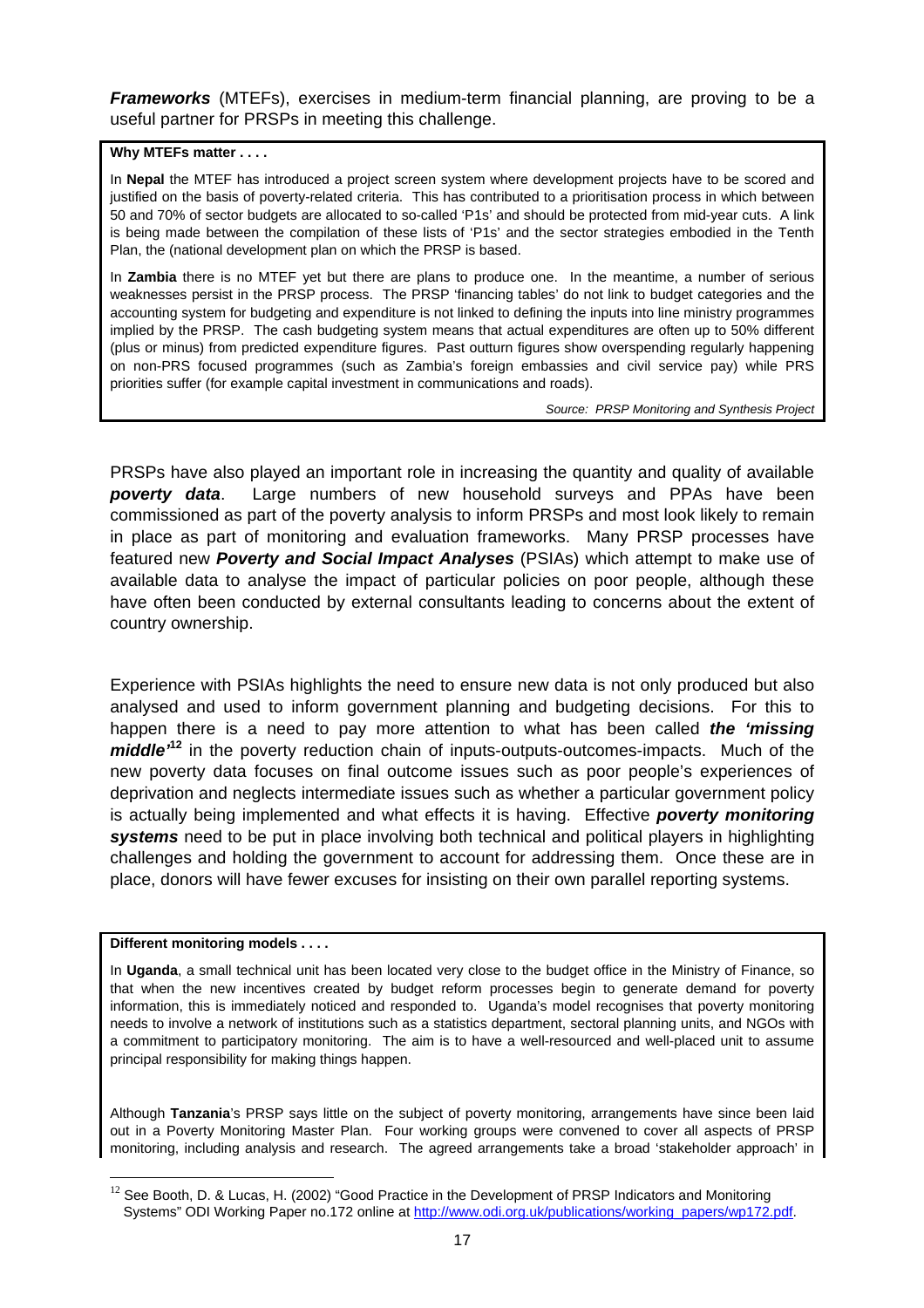<span id="page-17-0"></span>which all interested parties are included and responsibilities shared out. The plan is ambitious but may prove complex and time-consuming to maintain and could result in a vacuum of responsibility.

*Source: Booth (2003)*

In summary, PRS processes are making important inroads into institutional challenges to pro-poor government planning, budgeting and monitoring. They are contributing to better mainstreaming of poverty, a climate for linking resource allocation to poverty priorities and better prospects for public scrutiny. They have also made significant progress in filling gaps in essential poverty data. However, they remain at risk of being overwhelmed by the very challenges they seek to address if not accompanied by complementary reforms to public sector management, expenditure and especially budgeting. There is also a need to ensure due attention is paid to the 'missing middle' of intermediate issues in the planning and budgeting chain and to ongoing poverty monitoring processes of both a technical and political nature.

# **Are donors providing the quality of aid needed to resource PRSPs?**

The PRSP approach has catalysed an unprecedented focus on *donor behaviour* by the international community.<sup>13</sup> Donors have begun to examine the principles underlying their assistance to poor countries far more thoroughly than before and most have acknowledged the need to align their assistance with recipient governments at a number of levels ranging from policy content to instruments, procedures and timetables.

 $\overline{a}$ 

<span id="page-17-1"></span><sup>&</sup>lt;sup>13</sup> For more on donor debates about principles see DAC Guidelines and Reference Series "Harmonising Donor Practices for Effective Aid Delivery", OECD 2003: Culmination of two years work by the six DAC task-forces on donor practices at [http://www.oecd.org/document/60/0,2340,en\\_2649\\_33721\\_15731196\\_1\\_1\\_1\\_1,00.html](http://www.oecd.org/document/60/0,2340,en_2649_33721_15731196_1_1_1_1,00.html). Final outcome of the International Conference on Financing for Development, UN 2002. <http://www.un.org/esa/ffd/aac257-32.pdf>

Council guidelines for strengthening operational coordination between the Community and Member States in the field of development cooperation. Text adopted by the council in March 1998.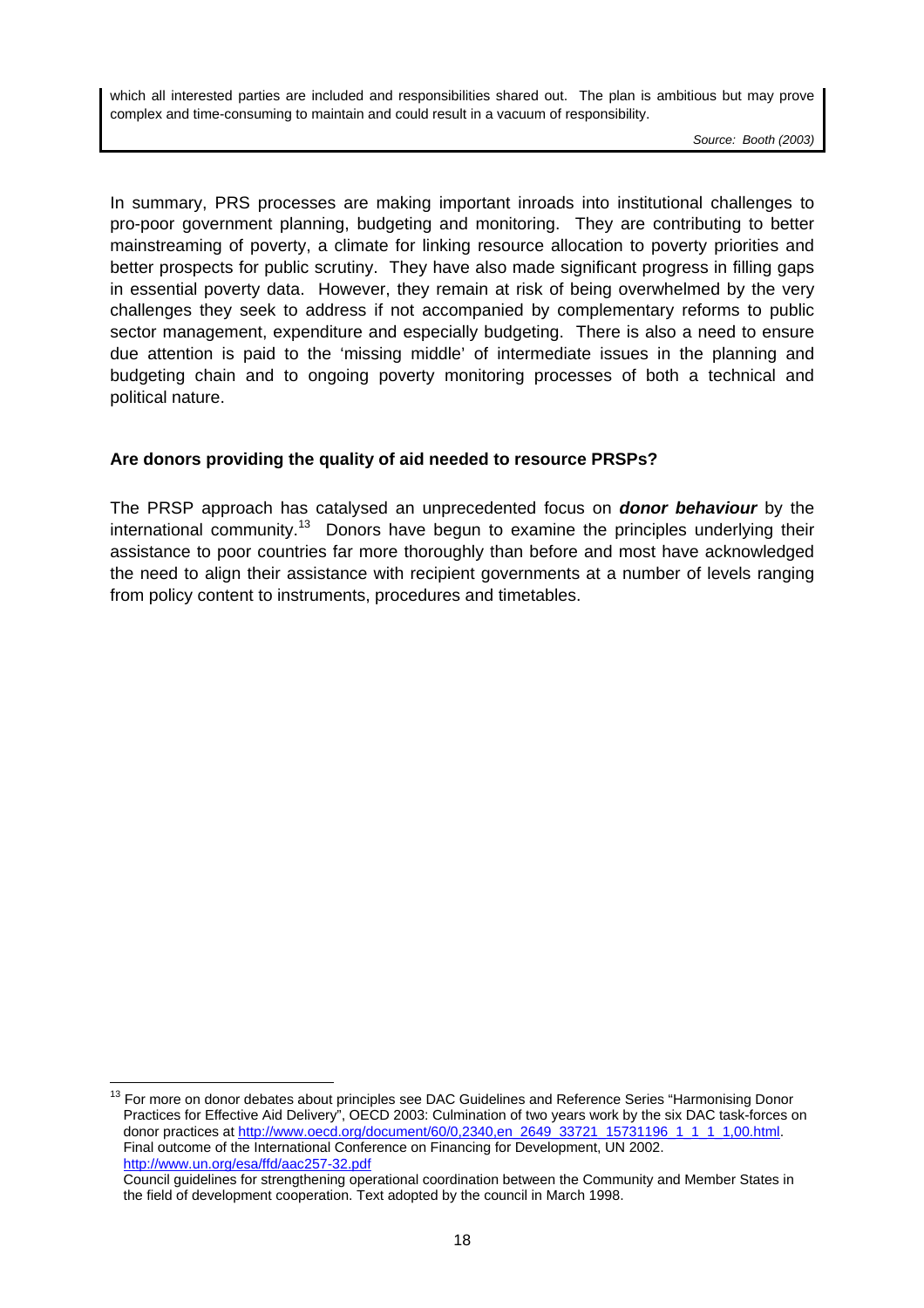#### <span id="page-18-0"></span>**Good donorship principles . . .**

#### *1. Country leadership and ownership*

Overriding and ultimate goal. The subordination of donor processes, procedures and eventually objectives and policies to those of the recipient country.

#### *2. Sustainability of capacity*

Donors need to work in a way that builds the capacity of government sustainably and for the long term, neither simply filling short-term gaps nor over-using limited existing capacity

#### *3. Harmonization and simplification*

Reducing duplications, contradictions and complexities within and between donor agencies at procedure, process and policy level.

#### *4. Transparency and information sharing*

Full disclosure by donors of their resource flows and practices, in formats accessible and compatible with government cycles and systems

#### *5. Predictability of resources and conditionality*

Without predictability of resources and the simplification of conditions, implementing policies and delivering services becomes extremely difficult;

#### *6. Subsidiarity*

Decisions within and between donor organisations need to be delegated to the level that is best for aligning aid with country systems.

*Sources: DAC(2003); UN (2002)*

The World Bank and IMF have both accepted the principle that their policy advice and lending should be derived from the PRSP. The IMF has renamed its concessional lending facility from the Enhanced Structural Adjustment Facility (ESAF) to the *Poverty Reduction and Growth Facility (PRGF)*. The PRGF has seven key features:

- Broad participation and greater ownership;
- Embedding the PRGF in the overall strategy for growth and poverty reduction;
- Budgets that are more pro-poor and pro-growth;
- Ensuring appropriate flexibility in fiscal targets;
- More selective structural conditionality;
- Emphasis on measures to improve public resource management and accountability; and
- Social impact analysis of major macroeconomic adjustments and structural reforms.

Loans under the PRGF are made for three years and carry an annual interest rate of 0.5% with repayments made semi-annually beginning five and a half years and ending ten years after disbursement.

The IMF is currently conducting a review of the PRGF which is expected to report in early 2004. Independent reviews have suggested that although there has been progress in some areas such as reducing the number of conditions attached to the PRGF, the overall core of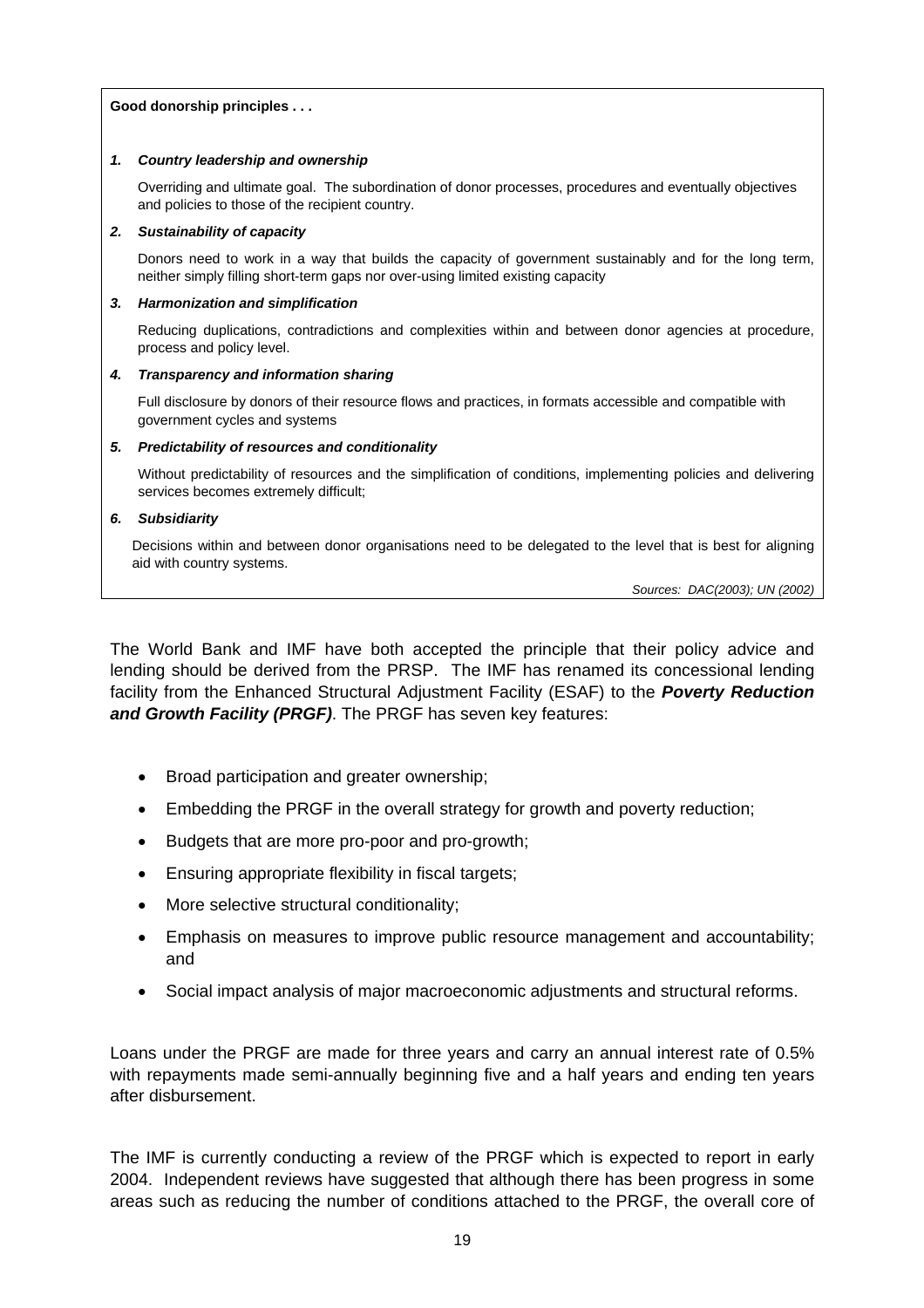macroeconomic prescriptions remains unchanged. Very little attention has been paid to *alternative macroeconomic policy options* allowing for greater aid absorption and a stronger focus on poverty reduction.<sup>14</sup> Most PRGFs have also been negotiated in advance of the PRSP, undermining the prospects for a macroeconomic framework that is truly countryowned.

The World Bank has made better progress towards aligning with PRSPs. Its medium-term business plan, the *Country Assistance Strategy (CAS)* is now largely derived from the PRSP and it has introduced a new *Poverty Reduction Support Credit* (PRSC) for countries eligible for assistance from its concessional lending arm, the International Development Association (IDA). These loans are provided with no interest, a small service charge, a grace period of ten years, and a repayment period of forty years. As such, almost 70% of them are effectively grants. World Bank guidelines state that the PRSC should be agreed simultaneously or shortly after the PRSP.

On the negative side, concern has been expressed that PRSC financing continues to account for a fairly *small proportion of overall IDA lending*, with the remainder continuing to be accounted for by project loans, Structural Adjustment and Sector Loans (SAL and SECAL). There has also been continued criticism of both the Bank and Fund for their lack of *predictability and flexibility*.

Other donors such as the UK, Nordics and to some extent the EC have also made significant moves to align their *county strategies and plans* with PRSPs. This is fairly easy to do in the early stages of the PRSP process when many plans lack a clear sense of prioritisation and costing but it is becoming more challenging for donors as sectors and local governments begin detailed planning. These donors have also begun major moves away from projects and towards programmatic approaches including *Sector Wide Approaches (SWAPs) and general budget support*.

Although donors are working to make the transition from multiple and separate *performance assessment frameworks* towards common and streamlined targets and indicators, unfortunately many PRSP processes have yet to reach the stage where they can meet donors' fiduciary requirements. As a result, in some countries there has been a multiplication of procedures as donors introduce new instruments to support PRSP implementation. Improving *predictability* and providing assistance in alignment with the national budget cycle of the recipient country is also emerging as a major challenge for many donors.

There remains massive variation amongst bilateral donors and the two largest of them, the *United States and Japan*, are generally viewed as the least progressive. They continue to provide assistance which is not aligned with the PRSP and often tied to the use of ineffective technical assistance from back home. The Millennium Challenge Account (MCA) recently unveiled by the United States makes an interesting move towards budget support by setting an arbitrary but very transparent governance bar for eligibility and then being as flexible as possible in delivery to the chosen few countries. Unfortunately, it is US foreign policy rather than country-owned poverty reduction strategies which sit at the centre of the MCA.

 $\overline{a}$ 

<span id="page-19-0"></span> $14$  For more on the IMF and PRSPs read [http://www.oxfam.org.uk/what\\_we\\_do/issues/debt\\_aid/bp54\\_imfmdgs.htm](http://www.oxfam.org.uk/what_we_do/issues/debt_aid/bp54_imfmdgs.htm)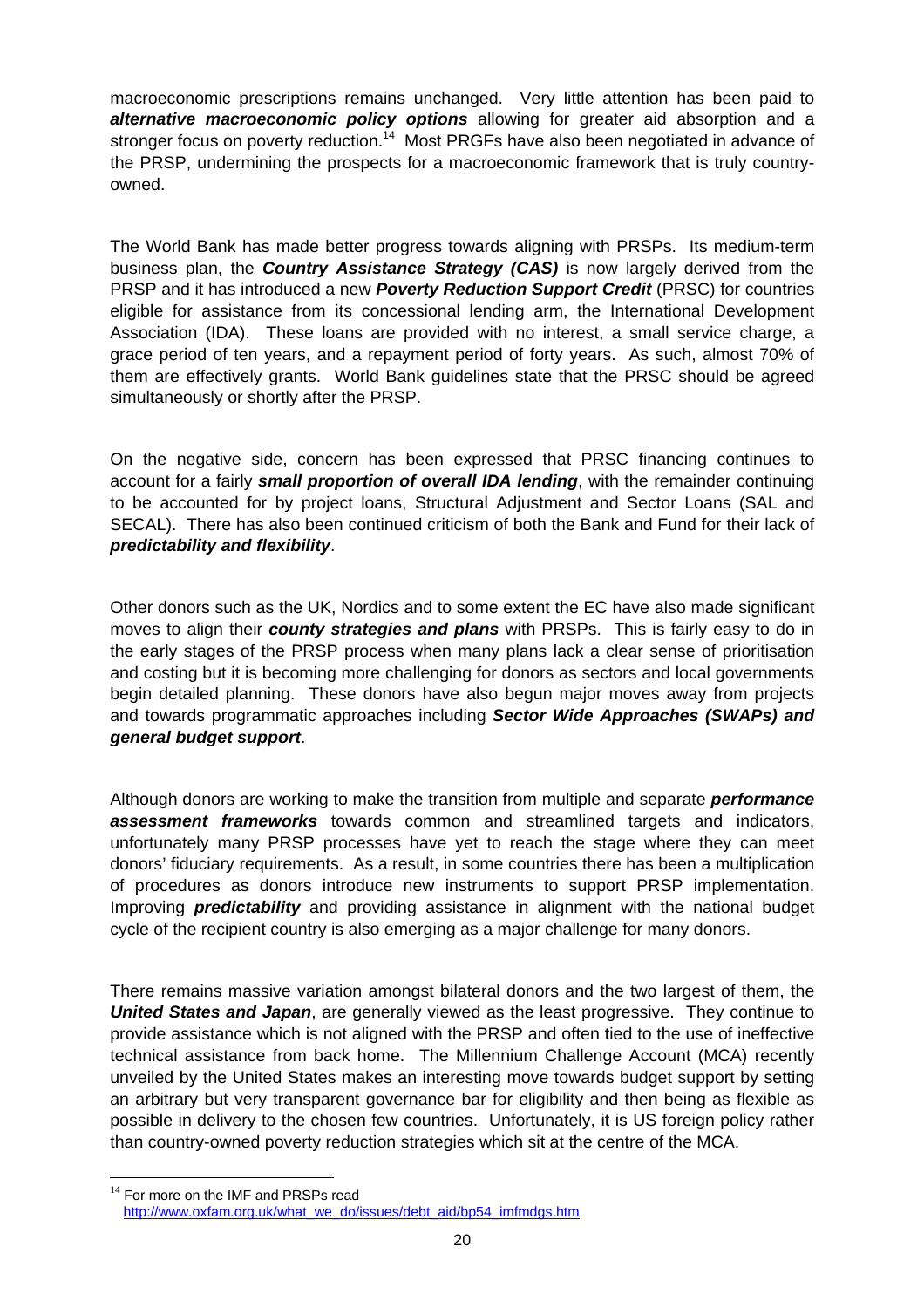In summary, the PRSP approach has catalysed important changes in donor behaviour including greater attention to the principles underlying their assistance and to alignment of policies, procedures, instruments and timetables with country-owned strategies for poverty reduction. However, the IMF and some large bilateral donors have some way to go before their assistance can be said to be truly aligned with PRSPs and fully supportive of the principle of country ownership. There is a need for:

- Greater flexibility in macroeconomic planning to allow for country-owned frameworks which allow for aid absorption and poverty reduction;
- Further moves to improve alignment of donor policies, instruments, timetables and procedures with the PRSP; and
- Enhanced commitment on the part of large bilateral donors such as the US and Japan to the principles and practices of the PRSP approach.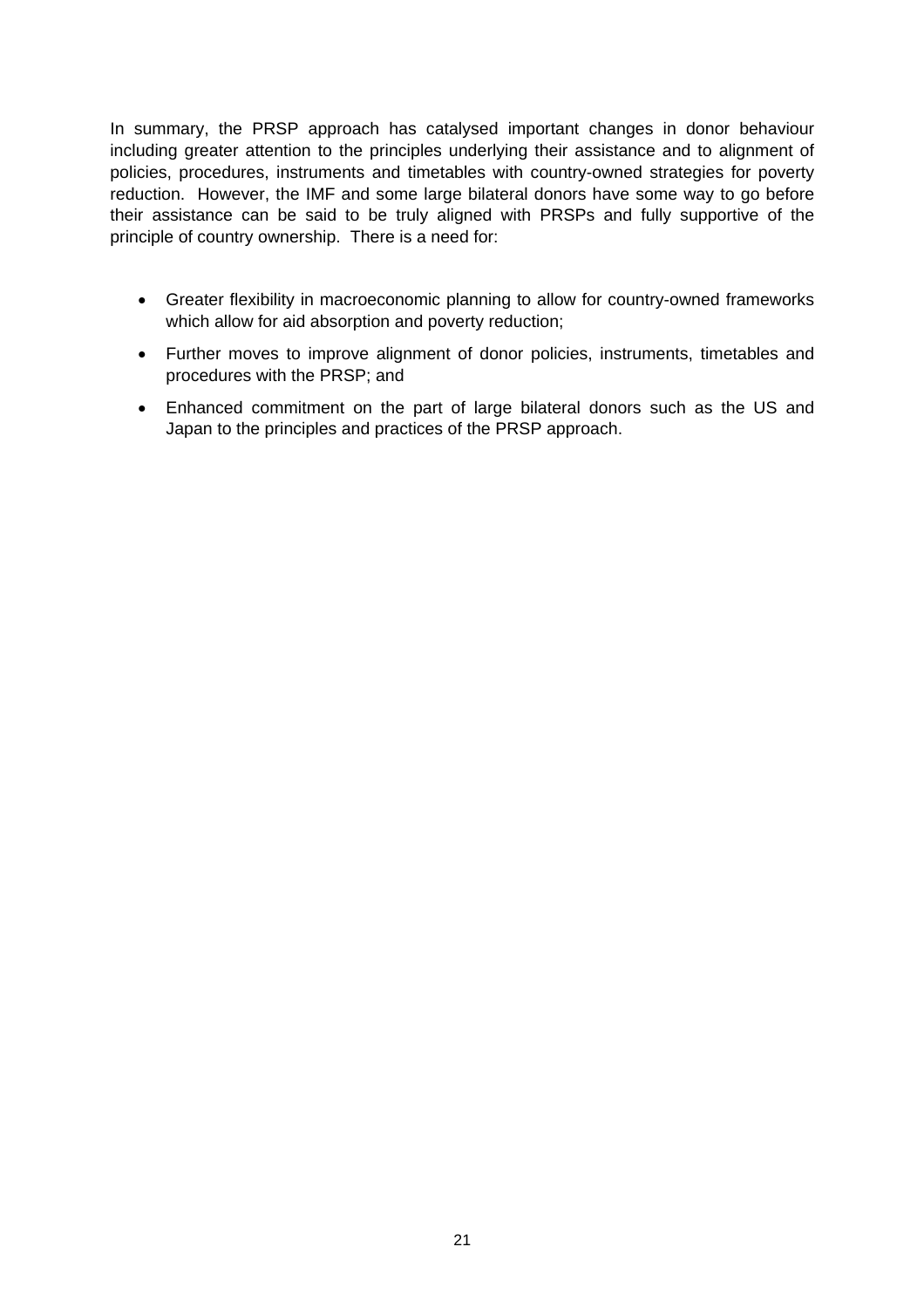# <span id="page-21-0"></span>**Conclusions**

This paper has only been able to provide a snapshot of the basics of the PRSP approach, including its historical origins, technical aspects, underlying assumptions, potential benefits and progress already made. Four years on from its formal adoption by the Boards of the World Bank and IMF, the approach has begun to make its mark by enhancing country ownership, including by citizens, of poverty reduction processes; by beginning to tackle the long-neglected need for institutional reforms; and by enhancing donor behaviour in the aid relationship.

As PRSPs begin to move from the formulation to the implementation phase and some countries begin to revise their PRSP, the excitement that surrounded the introduction of the approach is wearing off in some quarters. Many people feel disappointed that the previously intractable challenges uncovered by PRSP processes have not also been removed by them. This is unfortunate, because the success of the PRSP approach can only fairly be judged over a much longer time period.

If PRSPs are not to go the way of so many development plans in the past and end up gathering dust on government shelves, there is a need for all development actors to remain engaged for the longer term. Governments, civil society and donors need to maintain the momentum, remain committed, sustain and build upon progress already made. If they do, the PRSP approach stands a very good chance of delivering on its promises.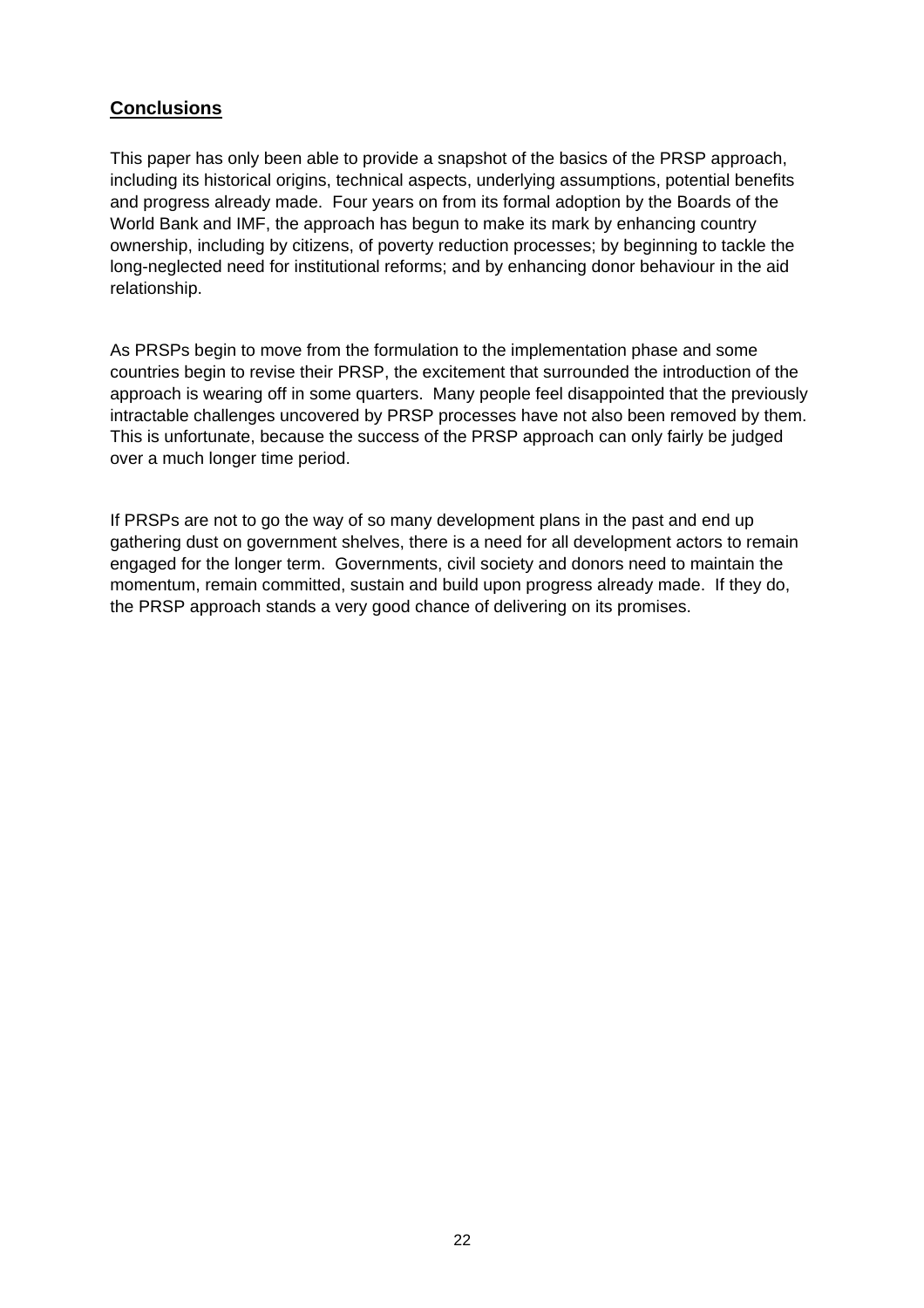# **Further Reading**

| <b>General Websites</b>                                                                                                                                                                                                                                                                                                                                                                                  |                                                                                                                                                                         |  |
|----------------------------------------------------------------------------------------------------------------------------------------------------------------------------------------------------------------------------------------------------------------------------------------------------------------------------------------------------------------------------------------------------------|-------------------------------------------------------------------------------------------------------------------------------------------------------------------------|--|
| The World Bank PRSP Document Library.                                                                                                                                                                                                                                                                                                                                                                    | http://poverty.worldbank.org/prsp/                                                                                                                                      |  |
| The Bretton Woods Project, with various articles on<br>issues related to the PRSP process including "Poverty<br><b>Reduction Strategy Papers (PRSPs): A Rough</b><br>Guide" (2003).                                                                                                                                                                                                                      | http://www.brettonwoodsproject.org/topic/adj<br>ustment/index.shtml<br>http://www.brettonwoodsproject.org/topic/adj<br>ustment/PRSP rough guide/PRSP rough<br>guide.htm |  |
| Debt Relief International examines the PRSP<br>approach and its links to debt relief.                                                                                                                                                                                                                                                                                                                    | http://www.dri.org.uk/                                                                                                                                                  |  |
| <b>Eurodad, a network of NGOs with a number of studies</b><br>on the PRSP and related issues and a mailing list you<br>can sign up to for receiving notice of developments.                                                                                                                                                                                                                              | http://www.eurodad.org/workareas/default.a<br>$spx?id = 92$                                                                                                             |  |
| Oxfam, with various articles on issues related to the<br>PRSP process including "Influencing Poverty<br>Reduction Strategies: A Guide" (2002).                                                                                                                                                                                                                                                           | http://www.oxfam.org.uk/what_we_do/issues<br>/democracy_rights/prsp_guide.htm                                                                                           |  |
| Trocaire produces regular PRSP Updates for Honduras<br>(can be found through the Eurodad site).                                                                                                                                                                                                                                                                                                          | http://www.trocaire.org/index.htm<br>http://www.eurodad.org/uploadstore/cms/do<br>cs/HondurasUpdateAugust03.doc                                                         |  |
| <b>PRSP Monitoring and Synthesis Project (see</b><br>references to useful documents throughout this paper).                                                                                                                                                                                                                                                                                              | http://www.prspsynthesis.org/                                                                                                                                           |  |
| More on the origins of the approach                                                                                                                                                                                                                                                                                                                                                                      |                                                                                                                                                                         |  |
| Christiansen, K. & Hovland, I. (2003) "The PRSP<br>Initiative: Multilateral Policy Change and the Role of<br>Research" ODI working paper no.261                                                                                                                                                                                                                                                          | http://www.odi.org.uk/publications/working_p<br>apers/wp216.pdf                                                                                                         |  |
| Reviews of experience to date                                                                                                                                                                                                                                                                                                                                                                            |                                                                                                                                                                         |  |
| The World Bank and IMF conducted a Comprehensive<br><b>Review</b> in early 2002. Several donor agencies,<br>academic institutions and civil society organisations<br>made independent contributions to this review and the<br>IMF and World Bank produced syntheses of their<br>contributions. The World Bank and IMF are planning the<br>second Comprehensive Review of the PRSP initiative in<br>2004. | http://www.worldbank.org/poverty/strategies/<br>review/index.htm                                                                                                        |  |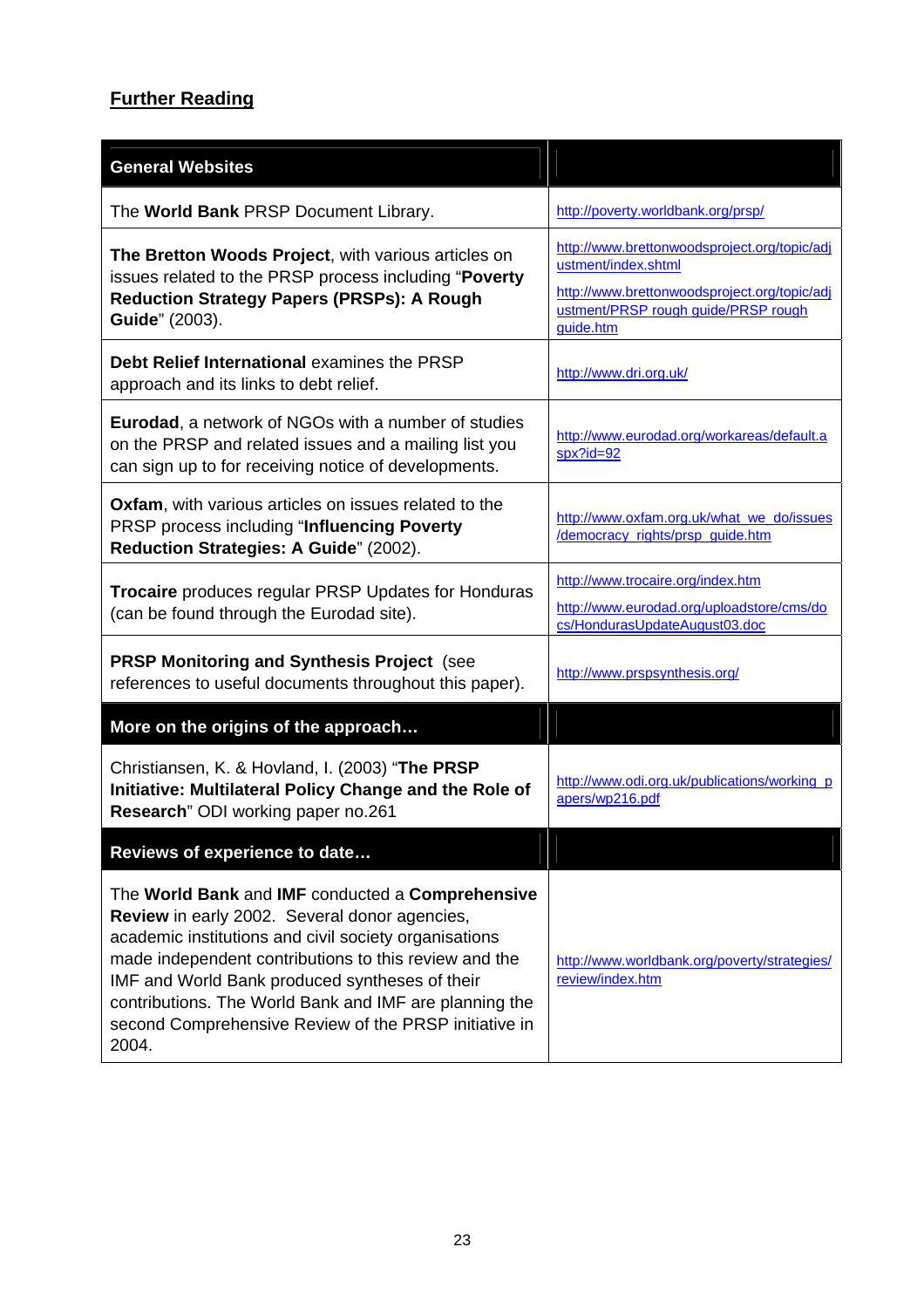| The PRSP Monitoring and Synthesis Project has<br>produced a number of papers on experience to date:                                                                                                                                                                                                                                                                                                                                                                                                           |                                                                                                                                                                                                                                                                                                             |
|---------------------------------------------------------------------------------------------------------------------------------------------------------------------------------------------------------------------------------------------------------------------------------------------------------------------------------------------------------------------------------------------------------------------------------------------------------------------------------------------------------------|-------------------------------------------------------------------------------------------------------------------------------------------------------------------------------------------------------------------------------------------------------------------------------------------------------------|
| <b>Experience with Poverty Reduction Strategies</b><br>in Latin America and the Caribbean (2003)                                                                                                                                                                                                                                                                                                                                                                                                              | http://www.prspsynthesis.org/synthesis5.pdf                                                                                                                                                                                                                                                                 |
| <b>Experience with PRSPs in Transition Countries</b><br>٠<br>(2003)                                                                                                                                                                                                                                                                                                                                                                                                                                           | http://www.prspsynthesis.org/synthesis6.pdf                                                                                                                                                                                                                                                                 |
| <b>National Poverty Reduction Strategies (PRSPs)</b><br>٠<br>in Conflict-Affected Countries in Africa (2003)                                                                                                                                                                                                                                                                                                                                                                                                  | http://www.prspsynthesis.org/brief6.pdf                                                                                                                                                                                                                                                                     |
| Report for the UK Gender and Development Network:<br>Whitehead, A. (2003) "Failing women, sustaining<br>poverty: Gender in Poverty Reduction Strategy<br>Papers".                                                                                                                                                                                                                                                                                                                                             | http://www.christian-<br>aid.org.uk/indepth/0306gad/failing_women.p<br>df                                                                                                                                                                                                                                   |
| Report for Christian Aid: Hewitt, A. & Gillson, I. (2003) "A<br>review of Trade and Poverty Content in PRSPs and<br>Loan Related Documents" ODI, London.                                                                                                                                                                                                                                                                                                                                                      | http://www.odi.org.uk/iedg/projects/christian<br>aid paper.pdf                                                                                                                                                                                                                                              |
| Government ownership and politics                                                                                                                                                                                                                                                                                                                                                                                                                                                                             |                                                                                                                                                                                                                                                                                                             |
| The PRSP Institutionalisation Study (produced for the<br>Strategic Partnership with Africa) looked at the PRSP<br>process in 8 African Countries. The latest version of this<br>study can be found in: Booth, D. (ed) "Are PRSPs<br><b>Making a Difference? The African Experience"</b><br>Development Policy Review, Vol. 21, No. 2, March 2003.<br>The most substantive formal publication to date is Booth,<br>D. (ed) (2003) "Fighting Poverty in Africa: Are PRSPs<br>making a difference?" ODI, London. | http://www.spa-psa.org/main.html<br>http://www.blackwellpublishing.com/issue.as<br>p?ref=0950-<br>6764&vid=21&iid=2&oc=&s=&site=1<br>http://www.worldbank.org/wbi/attackingpove<br>rty/events/Mozambique_0403/booth.pdf<br>http://store.securehosting.com/stores/sh203<br>294/shophome.php?itemprcd=POVERTY |
| The PRSP Monitoring and Synthesis Project is in the<br>process of finalising a study on the political dimensions<br>of the PRSP approach: Politics and the PRSP<br>Approach (forthcoming).                                                                                                                                                                                                                                                                                                                    | http://www.prspsynthesis.org/                                                                                                                                                                                                                                                                               |
| Political dimensions of the approach: Craig, D. & Porter,<br>D. (2002) "Poverty Reduction Strategy Papers: a new<br>convergence" in World Development, Vol. 30, No. 12,<br>December 2002.                                                                                                                                                                                                                                                                                                                     | http://www1.worldbank.org/wbiep/decentrali<br>zation/afrlib/craig.pdf                                                                                                                                                                                                                                       |
| More on state effectiveness and political systems can be<br>found in the World Development Reports for 1997 and<br>2000/01.                                                                                                                                                                                                                                                                                                                                                                                   | http://econ.worldbank.org/wdr/                                                                                                                                                                                                                                                                              |
| Moving from a donor-driven process towards country-<br>ownership of PRSPs are covered in Oxfam's report<br>"Donorship to Ownership? Moving towards PRSP<br><b>Round Two" (2004).</b>                                                                                                                                                                                                                                                                                                                          | http://www.oxfam.org.uk/what we d<br>o/issues/democracy rights/TMPe1a<br>sbrjitc.htm                                                                                                                                                                                                                        |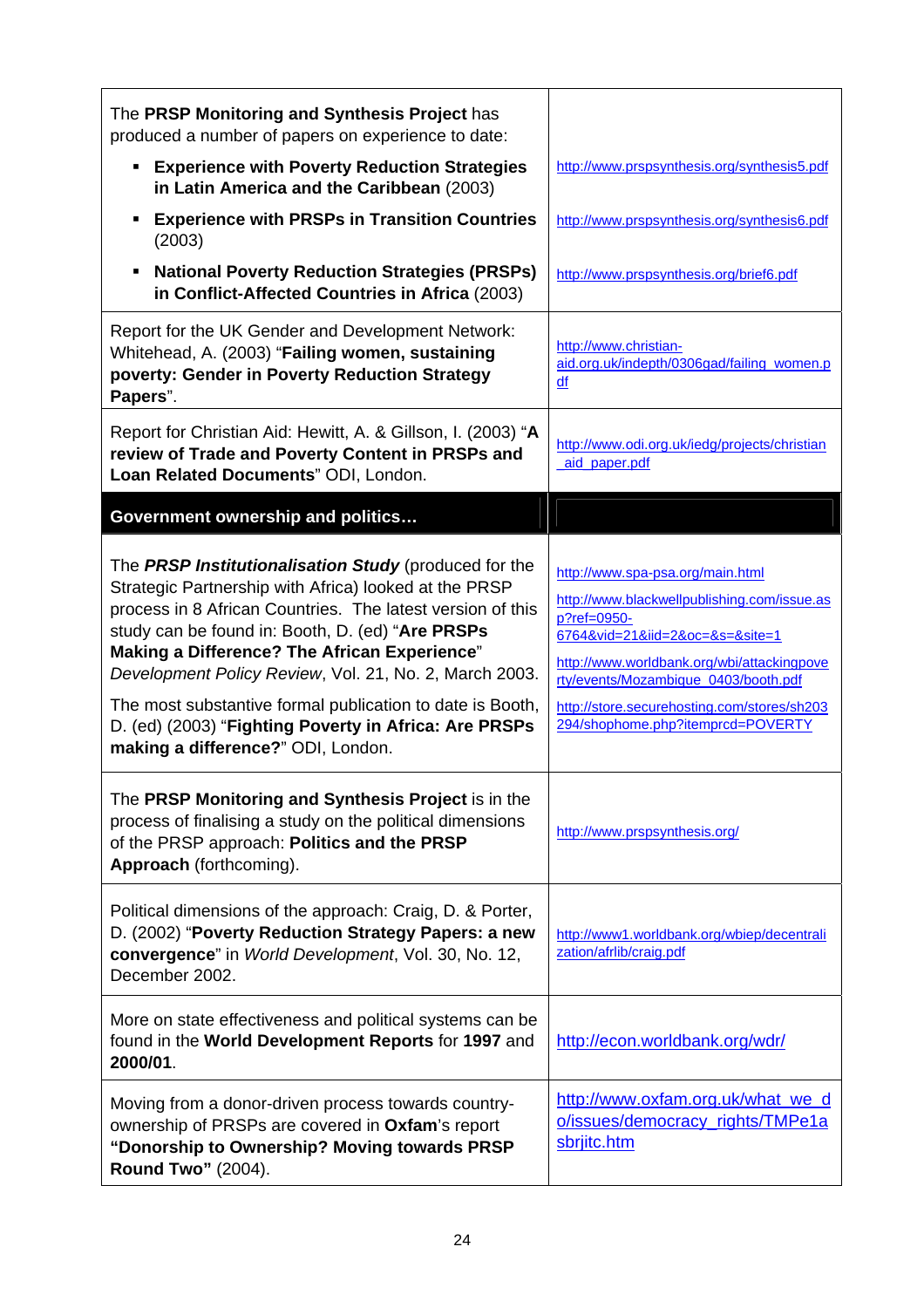| Participation                                                                                                                                                                                                             |                                                                              |
|---------------------------------------------------------------------------------------------------------------------------------------------------------------------------------------------------------------------------|------------------------------------------------------------------------------|
| Suggestions for further reading on participation are<br>provided at the end of the next paper in this series for<br>CARE, which is on NGO participation in PRSPs                                                          |                                                                              |
| Budgets                                                                                                                                                                                                                   |                                                                              |
| Elson, D. & Norton, A. (2002) "What's Behind the<br>Budget? Politics, rights and accountability in the<br>budget process" ODI, London.                                                                                    | http://www.odi.org.uk/pppg/publications/boo<br>ks/budget.html                |
| Conway, T. Foster, M. Fozzard, A. & Naschold, F.<br>(2002) "How, When and Why does Poverty get<br><b>Budget Priority: Poverty Reduction Strategy and</b><br>Public Expenditure in Five African Countries" ODI,<br>London. | http://www.odi.org.uk/pppg/publications/wor<br>king papers/168.html          |
| Monitoring                                                                                                                                                                                                                |                                                                              |
| Booth, D. & Lucas, H. (2002) "Good Practice in the<br><b>Development of PRSP Indicators and Monitoring</b><br>Systems" ODI Working Paper no.172, London.                                                                  | http://www.odi.org.uk/publications/working_p<br>apers/wp172.pdf              |
| "General budget support evaluability study, Phase I -<br>Final synthesis report" OPM & ODI, (2003) includes<br>explanation of critiques of project approach.                                                              | http://www.odi.org.uk/PPPG/activities/countr<br>y_level/Helsinki/OPMDFID.pdf |
| <b>Donor behaviour</b>                                                                                                                                                                                                    |                                                                              |
| <b>OECD DAC Guidelines and Reference Series:</b><br>"Harmonising Donor Practices for Effective Aid<br>Delivery" (2003).                                                                                                   | http://www.oecd.org/dataoecd/0/48/2089612<br>2.pdf                           |
| Foster, M. (2002) "The Choices of Financial Aid<br>Instruments" ODI Working Paper no.158, London.                                                                                                                         | http://www.odi.org.uk/pppg/publications/wor<br>king papers/158.html          |
| Oxfam briefing on the IMF, PRSPs and the Millennium<br><b>Development Goals.</b>                                                                                                                                          | http://www.oxfam.org.uk/what_we_do/issues<br>/debt_aid/bp54_imfmdgs.htm      |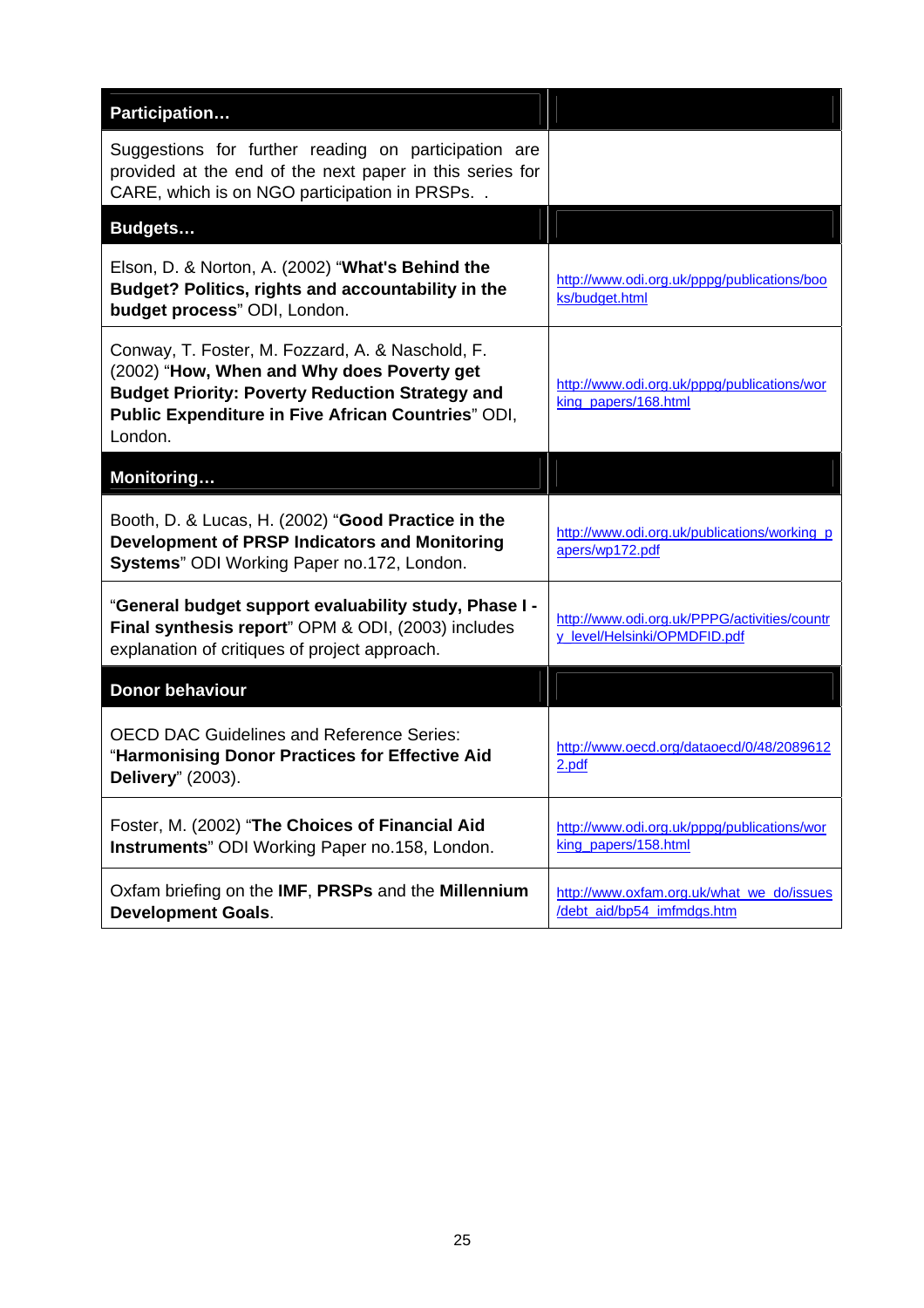# **Glossary of key terms**

| <b>APR</b>                          | Annual Progress Report. Prepared by the recipient government to assess<br>progress made in implementation and improve progress going forward.<br>Should ideally be produced within the first year of PRSP implementation<br>and communicated to citizens, not just donors, as a means of strengthening<br>national accountability.                                                                                                                                                                                                     |
|-------------------------------------|----------------------------------------------------------------------------------------------------------------------------------------------------------------------------------------------------------------------------------------------------------------------------------------------------------------------------------------------------------------------------------------------------------------------------------------------------------------------------------------------------------------------------------------|
| <b>CAS</b>                          | Country Assistance Strategy. Prepared by the World Bank and sets out its<br>business plan for supporting development in a given country. Should be<br>based on supporting the PRSP.                                                                                                                                                                                                                                                                                                                                                    |
| <b>Concessional</b><br>lending      | Loans provided on extremely 'soft' terms by the World Bank through IDA<br>(see 'IDA' below for more details). Given at zero interest and with very long<br>repayment periods. A PRSP is one of the conditions for receiving such<br>loans.                                                                                                                                                                                                                                                                                             |
| <b>Completion</b><br><b>Point</b>   | The second stage at which debt relief is provided under the Enhanced HIPC<br>Countries receive an irrevocable reduction in their debt stock at<br>initiative.<br>this point, provided they have produced a PRSP and met other conditions.                                                                                                                                                                                                                                                                                              |
| <b>Decision</b><br><b>Point</b>     | The initial stage at which debt relief is provided under the Enhanced HIPC<br>initiative. Countries receive substantial effective relief at this point, provided<br>they have produced an IPRSP and met other conditions.                                                                                                                                                                                                                                                                                                              |
| <b>General</b><br>budget<br>support | Aid provided by donors direct into the budgets of developing country<br>governments, as a means of strengthening government systems, reducing<br>transaction costs and increasingly accountability to citizens rather than<br>donors. Donors tend to only move towards general budget support once<br>they are satisfied that levels of political and financial risk are fairly low.                                                                                                                                                   |
| <b>HIPC</b>                         | Heavily Indebted Poor Countries Initiative. An agreement amongst official<br>creditors such as donor countries to help the most heavily indebted poor<br>countries obtain debt relief. A PRSP is one of the conditions for receiving<br>HIPC debt relief.                                                                                                                                                                                                                                                                              |
| <b>IDA</b>                          | International Development Association. The concessional finance arm of<br>the World Bank – see 'concessional finance' above for more details.                                                                                                                                                                                                                                                                                                                                                                                          |
| <b>IPRSP</b>                        | Interim PRSP.<br>Produced by the recipient government.<br>Includes a<br>stocktake of current policies for poverty reduction and a roadmap of how the<br>country will develop its full PRSP. Originally introduced by the World Bank<br>and IMF as a means of avoiding delays in providing HIPC debt relief.                                                                                                                                                                                                                            |
| <b>JSA</b>                          | Joint Staff Assessments. Produced by the joint staffs of the World Bank and<br>IMF to evaluate I-PRSPs, PRSPs and annual progress reports. Used by the<br>Boards of the World Bank and IMF to help them judge whether the strategy<br>provides a sound basis for providing concessional lending and debt relief.                                                                                                                                                                                                                       |
| <b>MTEF</b>                         | Medium Term Expenditure Framework.<br>Produced by the recipient<br>Sets out the amount of resources likely to be available for<br>government.<br>public expenditure over the next 3-5 years, not only from aid and debt relief<br>but also from domestic sources such as taxation.<br>Can be used as a<br>starting point for linking PRS policy priorities to budget allocations by<br>ensuring the former are affordable or as a basis for encouraging donors to<br>step forward to meet gaps in financing needed to deliver the PRS. |